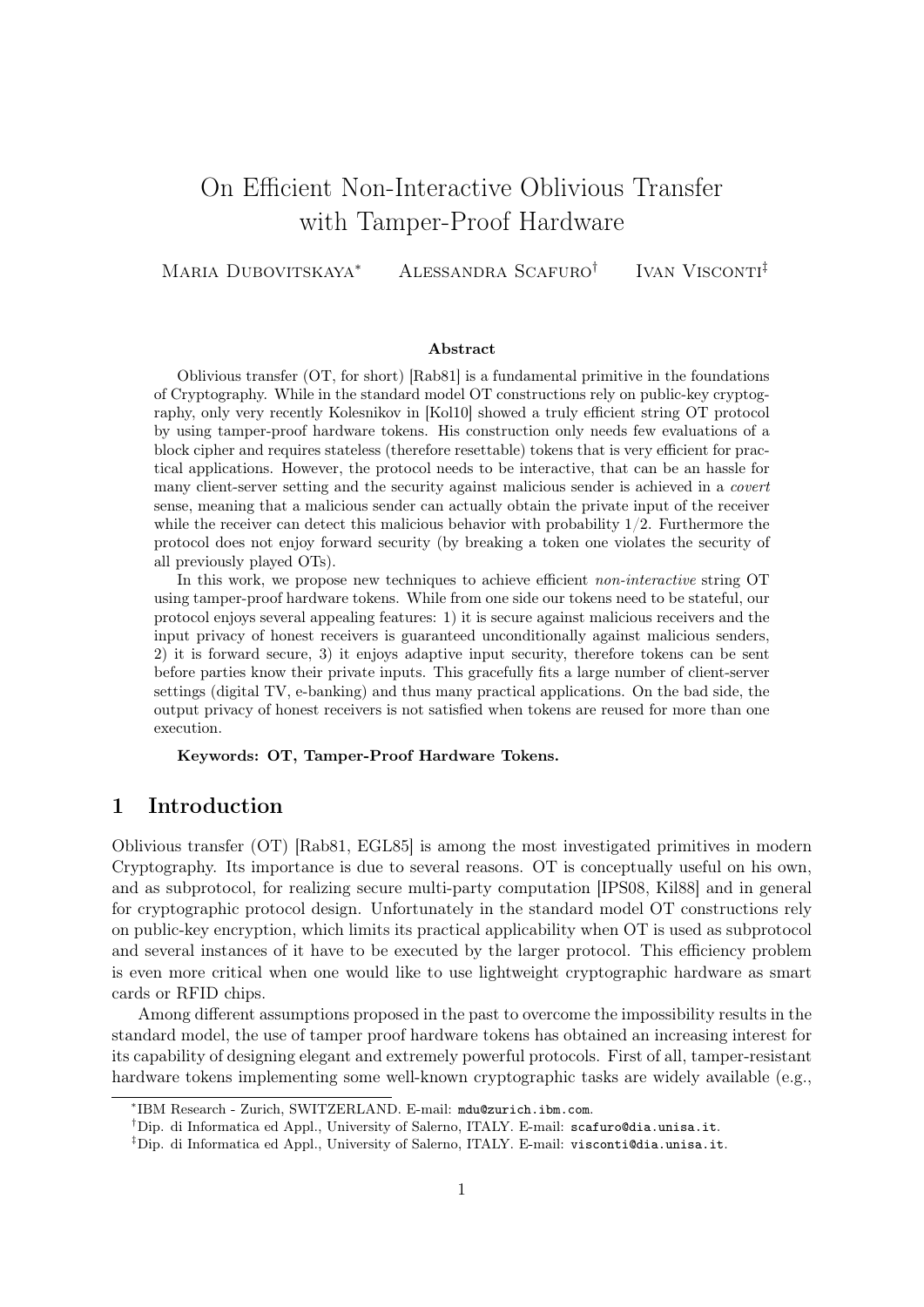smart cards) and have been used in practice in the last decades. Second, it has been shown that protocols benefit from the use of such tokens either in practice obtaining better computational and communication complexities, and/or from a theoretic point of view, obtaining feasibility results otherwise impossible to achieve.

Hardware tokens are supposed to carry out some publicly known tasks such that any player can initialize them with their own secrets. Then tokens are distributed to the other players (honest or malicious) that can use them in a "black box" way, i.e., by sending an input to the token and getting back only the output without obtaining any information about its internal state. Obviously nothing can prevent a malicious player from constructing adversarially designed tokens on its own, and thus it is challenging to design advanced cryptographic protocols that benefit from the use of honest tokens, and simultaneously maintain all the desired security guarantees in presence of adversarially designed tokens.

#### 1.1 Evaluating Protocols with Hardware Tokens

There are several physical properties that could be enjoyed by tokens used in a cryptographic protocol. Subtle differences can heavily simplify or complicate the design of a cryptographic protocol. Before discussing related work, here we take a chance to summarize and discuss requirements, and features of tamper-proof hardware tokens proposed in literature, and their impact on the efficiency and security of the protocols. This will simplify our discussion on previous work and will clearly place our contribution in the state-of-the-art.

**Token requirements.** We list below specific features/assumptions that differentiate heterogeneous tokens.

- Resettability: a resettable token can be reset to a previous state, i.e., the adversary is able to manipulate the token and reset its internal variables (e.g., a counter) to its initial state. This is a positive property for a protocol, as it decreases the hardware assumption (i.e., the protocol does not need the additional hardware assumption that a token can not be reset).
- State assumption: it is sometimes the case that next computations of a token are based on previous ones, in particular depending on the content of the answered queries. Indeed, when answering queries, a token could for instance erase some data, increment a counter and so on. Such tokens have to reliably keep their state even without the power supply, and are referred to as *stateful* in contrast to *stateless* tokens, that instead do not require any permanent updatable memory. Obviously a stateless token require a less demanding hardware assumption than a stateful token.
- Knowledge of the code: sometimes security proofs rely on the ability of the simulator to rewind the tokens received from potentially malicious parties. This means that the adversary that produced the token is supposed to "know" its code. Such an assumption prevents to model real-life adversaries who may simply pass on hardware tokens obtained from one party to another party, or may construct a super-token by encapsulating received tokens, without actually knowing its content. This assumption is therefore problematic to justify when one wants to use such tokens to prove results under concurrent compositions. Indeed in these scenarios, it is natural to consider a man-in-the-middle adversary that passes on tokens, or that builds super tokens on top of some other tokens.
- Quantity and directions: the introduction of physical tokens in a distributed computation becomes hard to justify when the number of tokens required to carry out the computation is large, and tokens have to be generated by many parties. Indeed, given the problematic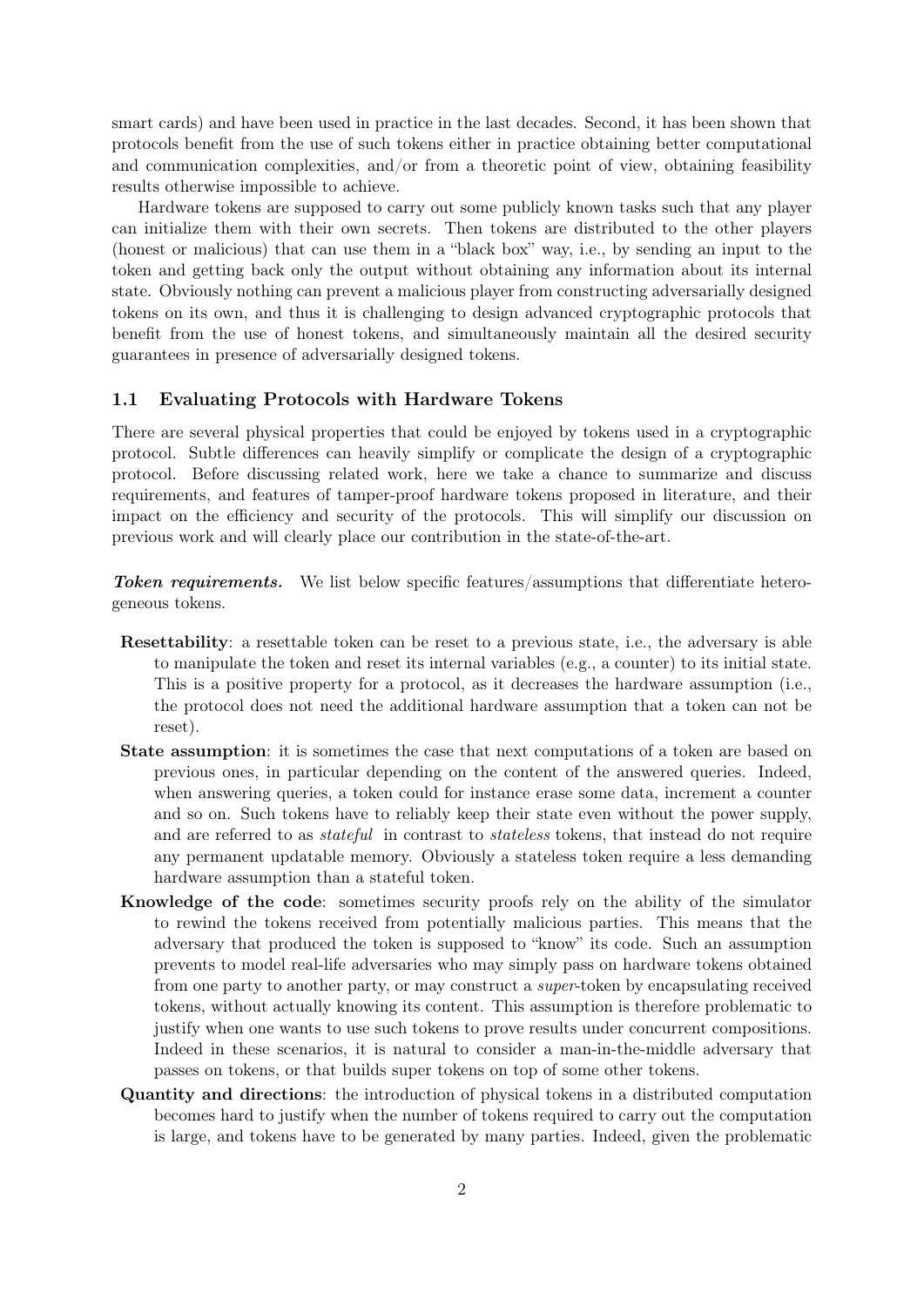aspects of producing and exchanging tokens one would like to see only a small number of tokens circulating in the system, possibly in one direction only, therefore matching several client-server scenarios (e.g., often users after a subscription to a service receive a smart card).

- Re-usability and adaptive inputs: given the overhead of exchanging tokens and in some cases, their manufacturing cost, an important property for the design of practical protocols is that tokens should be reusable any polynomial number of times. Moreover when the token is sent, the inputs for the computations that will be later performed should not necessarily be known yet and can be dynamically decided according to the outputs of the already performed computations.
- **Efficiency.** Here we stress some more standard measures.
- Number of rounds represents the number of communication rounds played by parties. This is a classical measure in cryptographic protocols, and non-interactiveness makes a protocol suitable for a much larger number of applications.
- Number of queries represents the number of times a token is required to answer a query. For practical reasons tokens are usually lightweight devices with a slow communication interface, therefore minimizing the number of queries is worthy.
- Amount of computations represents the amount of computations required both by parties and tokens. This is also a classical measure with a specific focus here because of the power constraints of available tamper-proof tokens. In this context even the use of symmetric key encryption in place of public key encryption turns out to be a big improvement in efficiency. In particular among the required computations, one would like to minimize the amount of computations done by each token in each execution of the protocol.
- Security issues. We now point out some security issues when dealing with hardware tokens.
- Protocol composition: an important measure for the security of a protocol is whether it maintains the security guarantees also when played in composition with itself, or with other protocols. Therefore one has to argue whether a protocol enjoys one-time, sequential, self-concurrent, general concurrent or universal composition.
- Adversary's power: an adversary can be semi-honest (i.e., a protocol guarantees input/output privacy as long as the adversary follows honestly the protocol and then tries to analyze its view), covert (i.e., a protocol can leak some input/output privacy of honest players, as long as there is a reasonable chance to catch the malicious party) and malicious (i.e., a protocol must protect honest players' input/output privacy from any adversarial behavior). Moreover, security can be based on computational assumptions, therefore against efficient adversaries only, or unconditional, therefore against unbounded adversaries.
- Cryptographic assumptions and models: the use of general assumptions should be preferred since a protocol can then be instantiated under various candidate assumptions. Moreover, the use of random oracles (which limits the adversary to a black-box use of a collision-resistant hash function) and in general of controversial conjectures should be avoided.
- Forward security: in case the adversary at some point breaks the tamper resistance of the token and obtains its current state, previous computations should remain secure.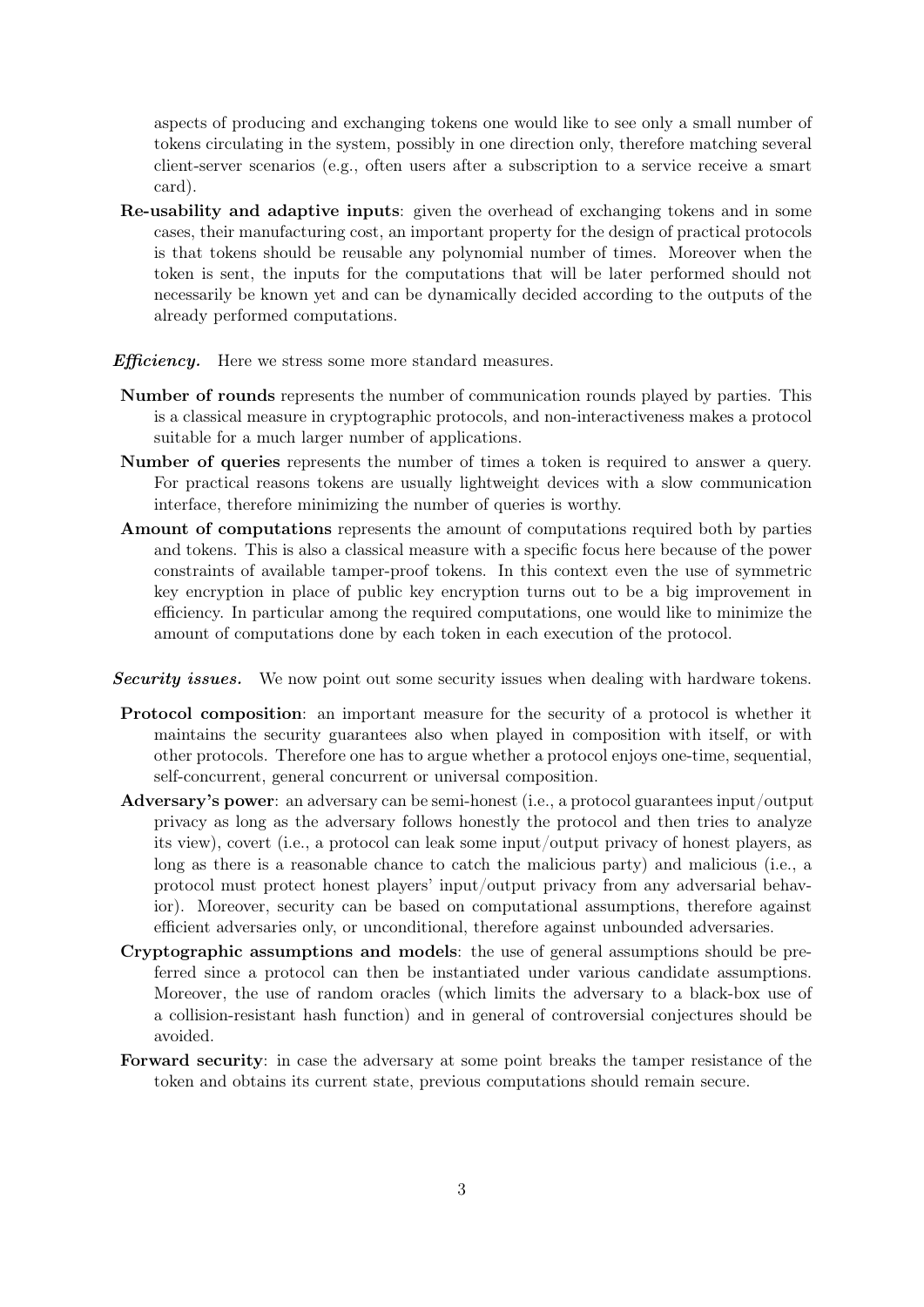#### 1.2 Related Work

The use of tamper-proof hardware tokens for cryptographic purposes was investigated by Goldreich and Ostrovsky focusing on oblivious RAM [GO96]. In [GKR08] Goldwasser, Kalai and Rothblum introduced the new paradigm of one-time computing achieved by means one-time programs: a (semi-honest) sender embeds a program in a token that is sent to a malicious receiver. The receiver executes the program embedded in the token only once. The use of tamper-proof hardware that is sent by a party  $P_1$  to a party  $P_2$  and that cannot interact back to the party  $P_1$ can be seen as a an application of the two-prover model of [BGKW88] where it is showed how two provers that cannot communicate with each other allow one to achieve unconditional zero knowledge protocols. Moran and Naor [MN05] considered a relaxation of tamper-proof hardware called "tamper-evident seals", and demonstrated the possibility of implementing cryptographic primitives based on this relaxed notion. Then Katz in [Kat07] put forth a more general formalization of a tamper-proof token model. He provides a scheme achieving Universally Composable (UC-secure) two-party computation under the DDH assumption. His construction uses tokens assumed to be equipped with a built-in source of randomness (this can be more concretely implemented by using stateful tokens and pseudo-random functions) that cannot be reset and requires that tokens be sent by both parties. In [Kat07], it is assumed that once a party creates a hardware token and sends it off, it can not send any messages to the token (but can receive messages from it). Also it is assumed that all parties (including the malicious ones) know the code run by the hardware token that they distributed, which technically means that tokens can be rewound.

Chandran, Goyal and Sahai [CGS08] extended the results of Katz and suggested three main improvements: first, they considered resettable tokens, second, their construction is based on general assumption (enhanced trapdoor permutations) instead of DDH. And finally, their security proof does not rely on the simulator's ability to rewind hardware tokens, thus they make no assumptions on how malicious parties create the hardware token which they distribute. As for communication between a token and its creator they require the opposite assumption: a token can not send any messages to its creator, but can potentially receive messages from it.

Moran and Segev [MS08] realized the UC commitment functionality in the same model of [Kat07] but providing several improvements. In their constructions tokens are passed in one direction only, therefore fitting all real-life scenarios which are inherently asymmetric (e.g, voting systems). Furthermore they showed a protocol realizing the commitment functionality without relying on computational assumptions and proved that the existence of one-way functions suffices to realize the multiple commitment functionality.

We notice that both the results of [CGS08, MS08] focus on constructing UC commitments. Then the compiler of [CLOS02] must be used to obtain security for general functionalities. Therefore it turns out that both constructions do not achieve efficiently the oblivious transfer functionality.

Goyal, Ishai, Sahai and Wadia in [GIS<sup>+</sup>10] considered the general question of basing cryptography on tamper-proof tokens, under minimal computational assumptions. They considered both stateful and stateless tokens and, in particular, they showed that by exchanging a polynomial number of simple stateful hardware tokens, any functionality can be realized with unconditional security against malicious parties without interaction, and that stateless tokens and one-way functions are sufficient for UC-secure computation. In the stateless construction they require a polynomial number of rounds. These constructions however constitute mainly feasibility results since requiring either a polynomial number of tokens or a polynomial number of rounds is not practical for real life applications.

Very recently Döttling, Kraschewski and Müller-Quade in [DKMQ11] provided a protocol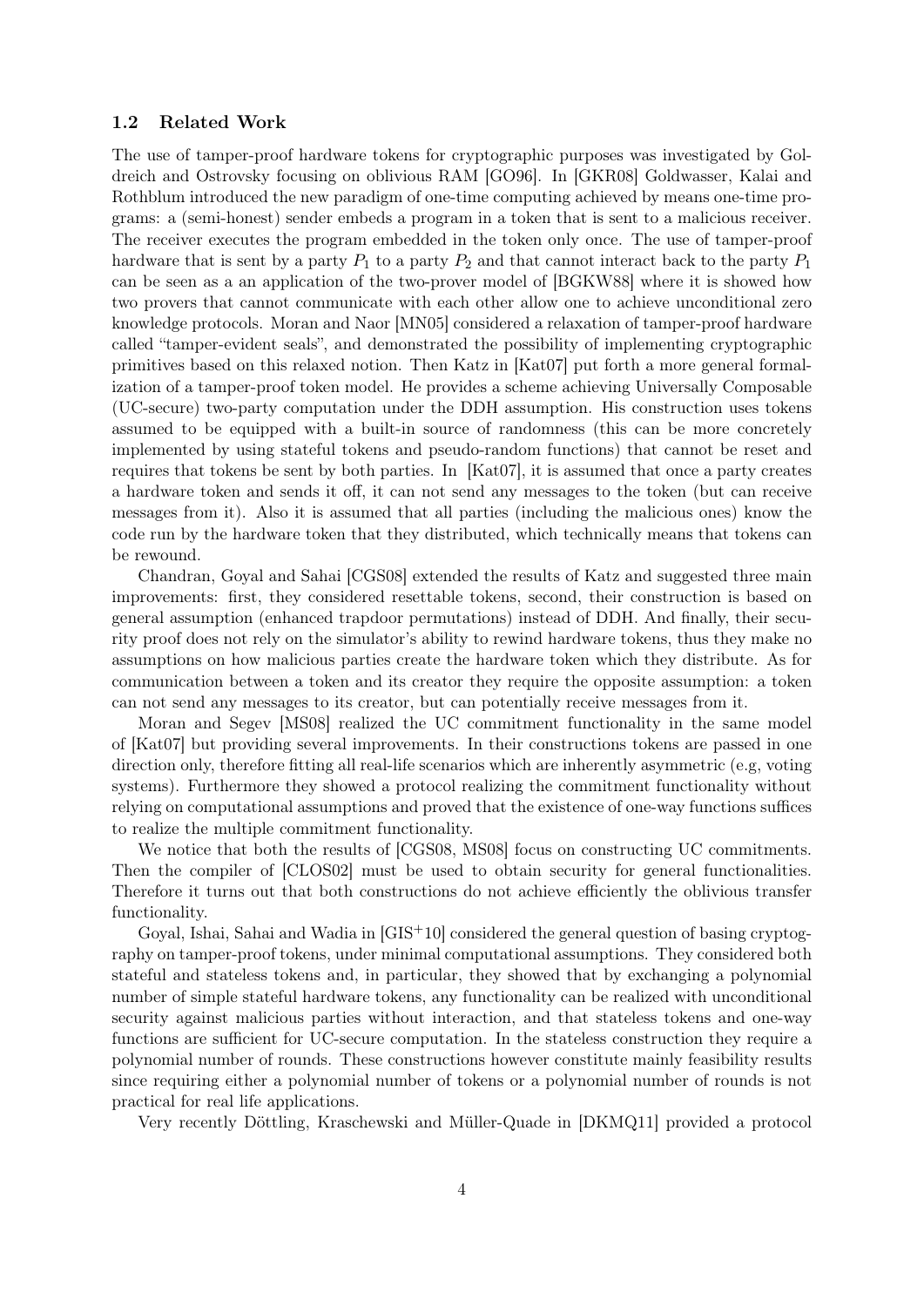achieving unconditional universal composable Oblivious Transfer using a single token. The protocol is interactive and interestingly provides bounded reusability (i.e., the same token can be re-used for a bounded number of executions).

Goyal, Ishai, Mahmoody and Sahai in [GIMS10] focusing on feasibility results addressed the challenging issue of achieving unconditional security by using only stateless token. On top of the model proposed in [CGS08] where parties do not need to know the token's code, they prove that if token encapsulation is possible (i.e., a token can be used to encapsulate other tokens) then unconditional UC-secure OT is possible. Furthermore, sticking on feasibility results they prove that if encapsulation is not possible then there exist no protocols using stateless tokens and achieving statistically secure OT.

The work of [HL08] provides an efficient protocol for secure set intersection and extensions to Oblivious Database Search with a stateful trusted token. The security proof crucially relies on the fact that the token is trusted that helps significantly the simulation. Furthermore the token can be used only for one protocol execution thus reusability is not provided. The question of using simple tamper-proof hardware tokens that are also reusable and suite for practical secure computation has been addressed recently by Kolesnikov [Kol10]. On top of some new techniques and a careful use of strong PRPGs, Kolesnikov presented an efficient protocol for string OT, relying on resettable (and actually, stateless) tamper-proof tokens. This protocol is secure against covert sender and malicious receiver under sequential composition. All parties, including the tokens only have to run few evaluations of a block cipher. Security against covert sender means that the input/output privacy of the receiver can be compromised, but there is a deterrence factor that can expose the cheating behavior of the sender, and this can be sufficient in some applications. If the token is semi-honest (e.g., if it is provided by a trusted entity, but adversarially initialized), then his protocol is secure against malicious adversaries under concurrent general composition. However this last model assumes that an adversary can not create adversarially designed tokens, which is unrealistic in practice. Improvements of the work of [HL08] have been recently shown in [FPS+11].

#### 1.3 Our Contribution

We propose a non-interactive string oblivious transfer (OT) protocol based on stateful tamperproof tokens and the existence of one-way functions. From a practical point of view, the only computations required by each token consist of few evaluations of forward-secure PRGs. We obtain the optimal round complexity by means of a careful use of two stateful hardware tokens. These tokens are created by one party (the sender) and then distributed to the other party (the receiver). This particularly fits the standard client-server setting where a sender provides the users of all the inputs and the user is supposed not to send any message back to the server but only to decrypt the messages received (digital TV).

In our protocol the receiver will play separately with the received tokens that are not able to communicate directly with each other (the same idea as the two prover model of [BGKW88]). Jumping ahead, we will show that one can move the interaction from the communication network that connects remote parties to the location of one party only that can run a protocol with each token. We stress that tokens are sent from the sender at the very beginning, when parties do not have to know their inputs yet. We achieve a more general definition of OT (adaptive-input OT [Lin04]) that allows parties to choose their inputs adaptively. This implies that tokens can be sent before the parties choice their inputs and the inputs can be decided adaptively upon each execution.

In our protocol the communication between parties is done only in one direction (from sender to receiver), so the protocol is non-interactive. After the receiver gets tokens from the sender it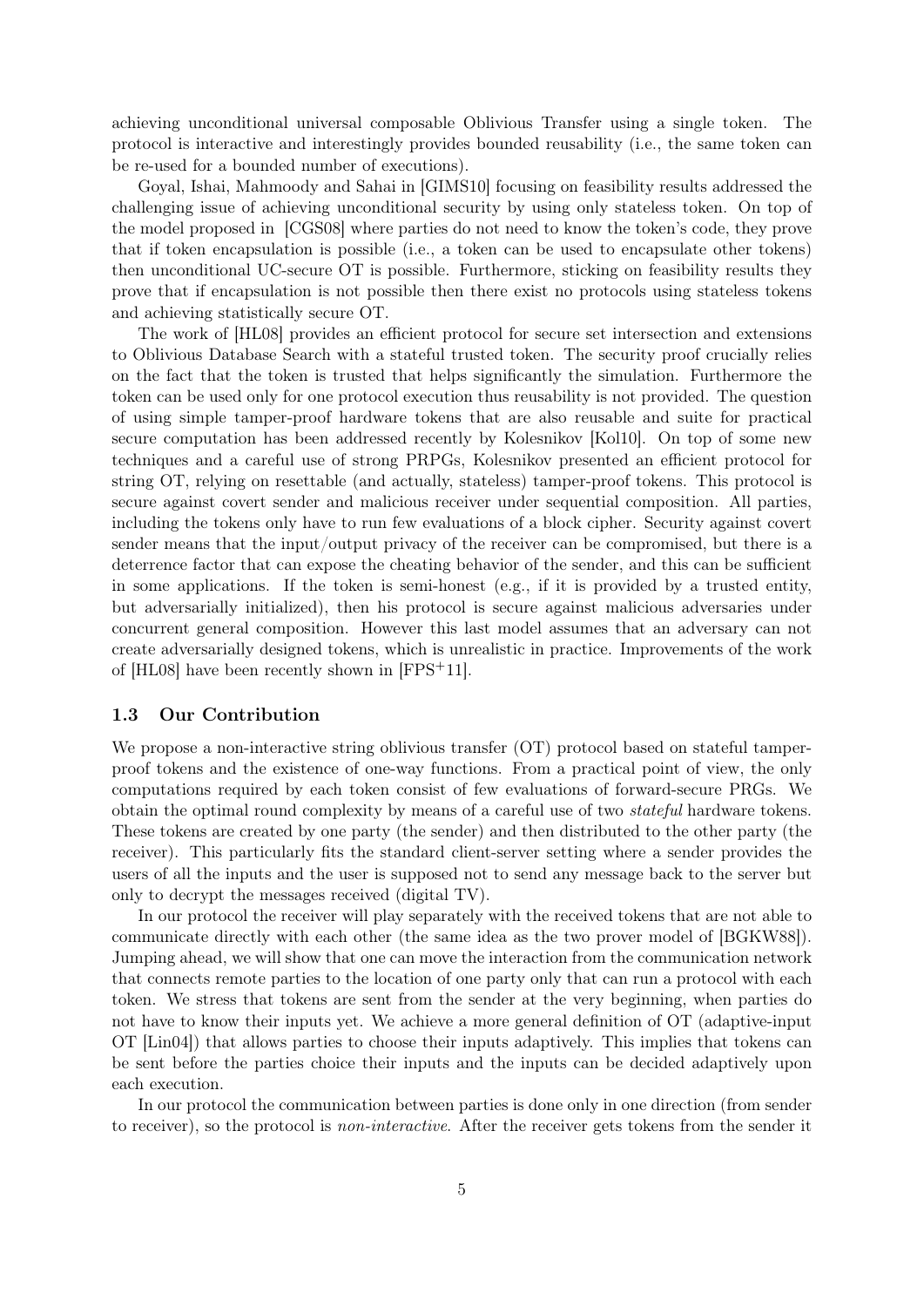queries each token once and obtains the selected string. Neither a token nor the sender know about the receiver's choice.

Our protocol guarantees unconditional input privacy against malicious senders. The output privacy of a honest receiver is guaranteed only if tokens are not reused. When token are reused the receiver could obtain an output dependent on previous inputs. This attack cannot be simulated, on the other hand it does not convey any information about the receiver's input neither to the sender nor to the tokens. Thus, in the following, when referring to the security property that the protocol enjoys we assume that with respect to a malicious sender only input privacy is preserved. We stress that when using such a security notion in a larger protocol, the fact that output privacy does not hold could also compromise input privacy.

We prove our protocol secure under sequential composition. Furthermore, our protocol is forward secure, i.e., if the adversary at some point breaks the token and obtains its current state, all future computations will be insecure, but the previous computations of the sender still remain secure.

Our protocol also provides token re-usability, which means that once tokens are sent to the receiver they can be used to perform polynomial many protocol executions, although the output privacy of the honest receiver can be compromised.

We assume that tokens can be rewound, i.e., the sender needs to know the content of the tokens that he sends.

In terms of efficiency, our protocol can be compared to Kolesnikov's protocol. Our proposal is computationally slightly more efficient, and moreover non-interactive. Although compared to [Kol10], we use 2 stateful tokens, we prove that in our protocol input privacy is forward secure against malicious receivers. The results of [Kol10] do not enjoy forward security and moreover either have weaker security guarantees (i.e., security is proved in the covert model of [AL07]) for both input and output privacy, or rely on a semi-honest token.

In our case the input privacy of the receiver is preserved unconditionally (due to the noninteractiveness) while the output privacy is unconditional only when tokens are used once.

In our security proof the simulator as in  $[Kat07, MS08, GIS<sup>+</sup>10]$  rewinds the token, which means that the sender needs to know the code executed by the token that it sent. This implies that an adversary never forwards to a party a token received from another party, and moreover it never constructs a new token on top of a received one. Given the above evident limitations in a truly concurrent setting, we therefore prove the protocol secure under sequential composition, with respect to input privacy only. Instead in [Kat07, MS08, GIS<sup>+</sup>10] security under general concurrent composition has been proved still under the above limitation about forwarding or extending some received tokens. The construction given in [CGS08] instead does not suffer of this limitation and gives a proof of UC security without further weaknesses in the adversary model. Nevertheless this is obtained by loosing other important properties such efficiency in terms of round and computation complexity.

# 2 Definitions and Tools

Notation. We denote by n the security parameter and by PPT the property of an algorithm of running in probabilistic polynomial-time. A function  $\text{negl}(\cdot)$  is negligible in n (or just negligible) if for every polynomial  $p(\cdot)$  there exists a value N such that for all  $n > N$  it holds that negl(n) <  $1/p(n)$ .

Let  $X = \{X(n, a)\}_{n \in Na \in \{0,1\}^*}$  and  $Y = \{Y(n, a)\}_{n \in N, a \in \{0,1\}^*}$  be distribution ensembles. We say that X and Y are computationally indistinguishable, (i.e.,  $X \stackrel{c}{\equiv} Y$ ), if for every non-uniform PPT distinguisher D there exists a negligible function negl(.), such that for every  $a \in \{0,1\}^*$ ,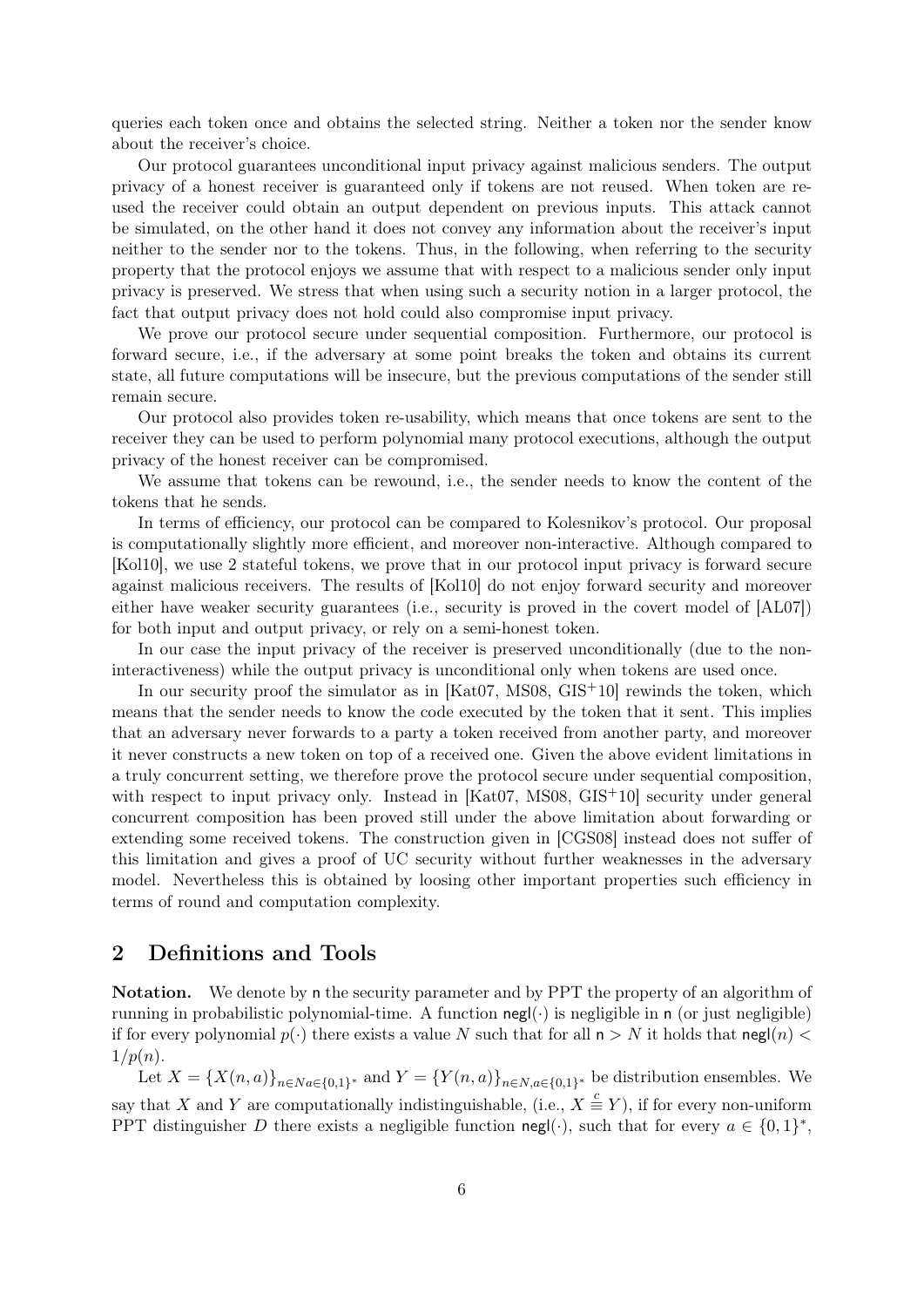$\begin{array}{c} \begin{array}{c} \begin{array}{c} \end{array} \\ \begin{array}{c} \end{array} \end{array} \end{array}$  $Pr[D(X(n, a)) = 1] - Pr[D(Y(n, a)) = 1] | < \mathsf{negl}(n).$ 

We denote by  $y \stackrel{\$}{\leftarrow} B(x)$  the value assigned to variable y as the output of the PPT algorithm B on input x, while with  $y \leftarrow B(x)$  we indicate the output of the deterministic polynomial-time algorithm B. For a finite set  $\mathsf{A}, x \stackrel{\$}{\leftarrow} \mathsf{A}$  denotes the assignment of a uniformly chosen element of A to variable  $x$ .

**Pseudo-random generators.** A pseudo-random generator (PRG)  $\mathcal{G}: \{0,1\}^n \to \{0,1\}^{n+k}$  is a deterministic polynomial-time algorithm that receives a short truly random seed and stretches it into a longer string (expansion) that is indistinguishable from a truly random string (pseudorandomness).

Here we consider a more powerful adversary that at some point is able to break into the computing device and thus to obtain its current state. While in this case all future computations will obviously be completely insecure, here we require that the security (pseudo-randomness of the generated bits) of previous computations still holds. This is a stronger security notion that is referred to as forward-security and requires that the previous output of the PRG remains secure even after the adversary gets the current state. Bellare and Yee in [BY03] provide a comprehensive treatment of forward-security in the context of shared-key based cryptographic primitives investigating on definitions and constructions of forward secure PRGs. We follow their definition of forward secure pseudo-random generator that we recall below.

Forward secure pseudo-random generators. A quadruple of efficient algorithms GEN = (GEN.key, GEN.next,  $k, t$ ) is a stateful generator, when k and t are two positive integers indicating respectively the stretch factor and the maximum number of blocks the generator can produce, GEN.key is a probabilistic key generation algorithm that outputs the initial state (the seed) and GEN.next is the (deterministic) next step algorithm that on input the current state returns a pair consisting of a k-bit string output block and the next state. A sequence  $Out_1, Out_2, \ldots, Out_t$  of k-bit output blocks is obtained by picking a seed  $St_0 \overset{\hspace{0.1em}\mathsf{\scriptscriptstyle\$}}{\leftarrow} \mathsf{GEN}$ .key and then iterating  $(Out_i, St_i) \leftarrow$ GEN.next( $St_{i-1}$ ) for  $i = 1, ..., t$ .  $St_{i-1}$  can be seen as the "key" or "seed" at time i. Forward security will require that this key is erased as soon as the next one has been generated, so that someone breaking into the machine gets only the current key.

Forward security. The forward security property is modeled by the following security experiment. The adversary  $A$  runs in two stages: in the "find" stage it receives output blocks, one at a time, until it (adaptively) decides to break in and obtains the current state. In the "guess" stage, it must decide whether the output blocks it had been fed were outputs of the generator or were independent random bits. Let  $\mathcal{A}$  (find,  $Out, h$ ) denote  $\mathcal{A}$  in the find stage, taking an output block Out and current history h and returning a pair  $(d, h)$  where h is an updated history and  $d \in \{\text{find}, \text{guess}\}.$  This stage continues until  $d =$  guess or all t output blocks have been generated (in the latter case the adversary is given the final state in the guess stage). More formally, the adversary will play in one of the following experiments: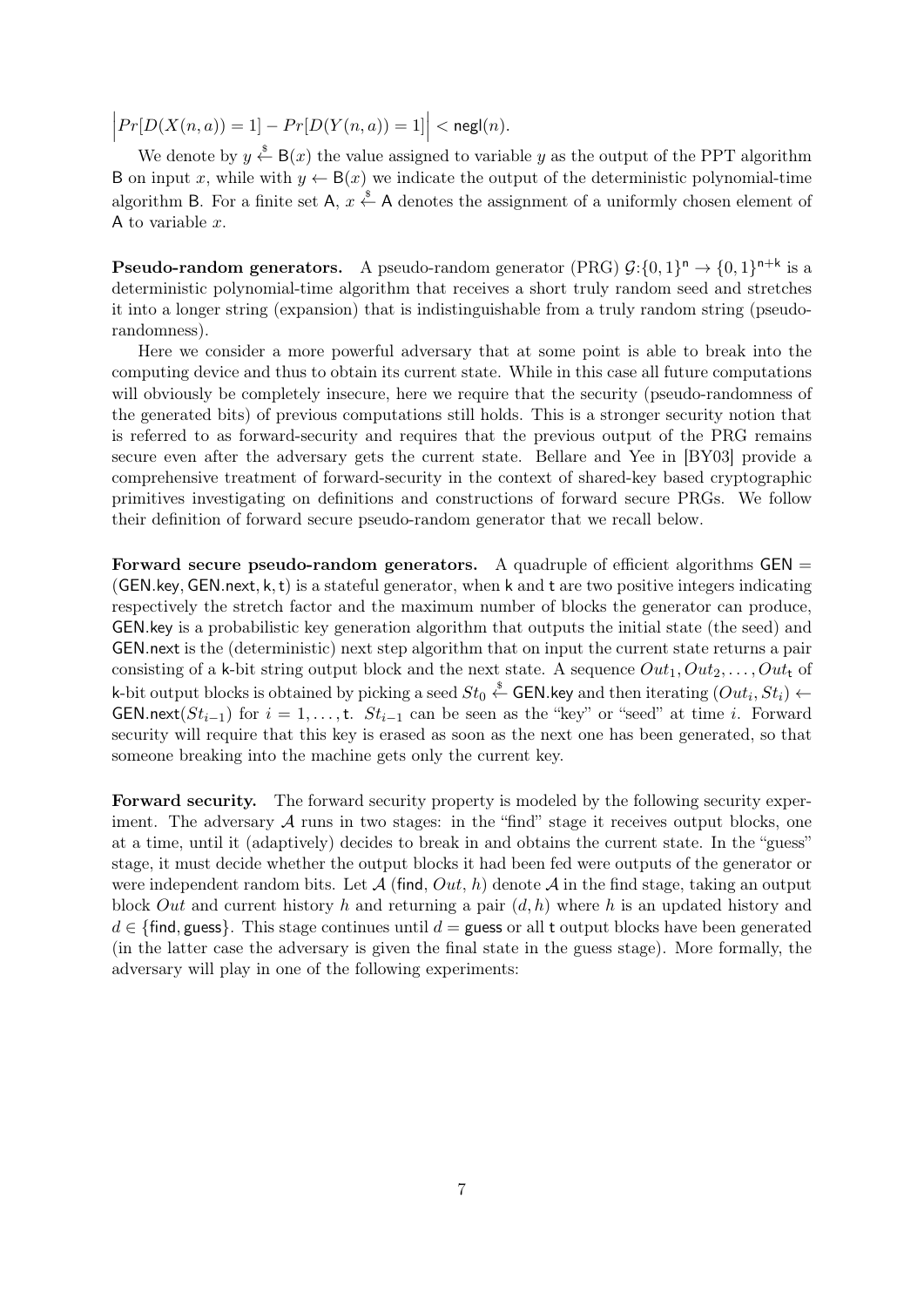| Experiment $\text{Exp}_{GEN}^{fprg-1}(A)$                   | Experiment $\text{Exp}_{GEN}^{fprg-0}(A)$                   |                                                      |                                                      |
|-------------------------------------------------------------|-------------------------------------------------------------|------------------------------------------------------|------------------------------------------------------|
| $St_0 \stackrel{\$}{\leftarrow} \text{GEN-key}$             | $St_0 \stackrel{\$}{\leftarrow} \text{GEN-key}$             |                                                      |                                                      |
| $i \leftarrow 0; h \leftarrow \epsilon$                     | $i \leftarrow 0; h \leftarrow \epsilon$                     |                                                      |                                                      |
| Repeat                                                      | $i \leftarrow i + 1$                                        | $(Out_i, St_i) \leftarrow \text{GEN.next}(St_{i-1})$ | $(Out_i, St_i) \leftarrow \text{GEN.next}(St_{i-1})$ |
| $(d, h) \stackrel{\$}{\leftarrow} A(\text{find}, Out_i, h)$ | $(d, h) \stackrel{\$}{\leftarrow} A(\text{find}, Out_i, h)$ |                                                      |                                                      |
| Until $(d = \text{guess})$ or $(i = t)$                     | $(Out_i \stackrel{\$}{\leftarrow} \{0, 1\}^k$               |                                                      |                                                      |
| $g \stackrel{\$}{\leftarrow} A(\text{guess}, St_i, h)$      | $\text{Intil } (d = \text{guess})$ or $(i = t)$             |                                                      |                                                      |
| $g \stackrel{\$}{\leftarrow} A(\text{guess}, St_i, h)$      | $\text{Return } g$                                          |                                                      |                                                      |

Definition 1 (Forward Secure Pseudo-Random Generator). Let GEN be a stateful generator. GEN is a forward secure pseudo-random generator if for all non-uniform PPT adversary A there exists a negligible function  $\text{negl}(\cdot)$  such that  $\text{Adv}_{\text{GEN}}^{\text{fprg}}(\mathcal{A}) = \Big|$  $Pr[\text{Exp}_{\mathsf{GEN}}^{\text{fprg-0}}(\mathcal{A})] =$ 1]  $- Pr[\mathbf{Exp}_{\mathsf{GEN}}^{\mathsf{fprg-1}}(\mathcal{A}) = 1] \Big| < \mathsf{negl}(\mathsf{n}).$ 

Symmetric-key encryption. A symmetric encryption scheme ES is a pair of efficient algorithms (Enc, Dec) where Enc is used for data encryption, and Dec is used for data decryption. More precisely, the encryption algorithm Enc takes as input a randomly selected private key K from a key space, and a plaintext  $m$  from a message space, and outputs a ciphertext  $c$  belonging to a ciphertext space. The decryption function takes as input a randomly selected private key K from a key space and a ciphertext c belonging to a ciphertext space, and outputs a message m belonging to a plaintext space. The correctness requirement of an encryption scheme is that for any key K selected from the key space and any message  $m$  selected from the message space, it holds that  $\mathsf{Dec}(K,\mathsf{Enc}(K,m)) = m$ .

CPA-secure encryption. Consider the following security experiment: an IND-CPA challenger, selects an encryption key  $K \leftarrow \{0,1\}^n$  (here we assume wlog that the key space consists of all n-bit strings). The adversary can challenge the encryption oracle  $\mathcal O$  giving as input plaintexts and receiving back the corresponding ciphertexts computed using  $K$ . Then the adversary sends two messages  $m_0$  and  $m_1$  belonging to the plaintext space to the IND-CPA challenger. The IND-CPA challenger randomly chooses a bit  $b \in_R \{0,1\}$ , computes  $c_b \leftarrow \text{Enc}(K, m_b)$ , and returns the resulting ciphertext  $c<sub>b</sub>$  to the adversary. The adversary can again challenge the encryption oracle O. Finally the adversary must return a bit b' and wins if  $c_b$  encrypts  $m'_b$  (i.e., if  $b = b'$ ). A symmetric-key encryption scheme is secure against *chosen plaintext attacks* if every non-uniform PPT adversary wins the above game with negligible advantage over 1/2.

#### 2.1 1-out-of-2 Oblivious Transfer

1-out-of-2 string Oblivious Transfer (OT) is a two-party protocol between a sender S and a receiver R. The sender S has two secret strings  $s_0, s_1$ , and the receiver R has a selection bit i from  $\{0,1\}$ . Upon completion, R learns  $s_i$ , but nothing about  $s_{(1-i)}$ , and S learns nothing about *i*. Following the notation of [Lin04] the Oblivious Transfer functionality is a function:  $\mathcal{F}_{OT}$ :  $((s_0, s_1), i) \mapsto (\varepsilon, s_i)$  where the sender gets no output. In this work we consider the case in which parties run sequentially a polynomial number of OT protocol executions and we require that at each execution players are allowed to select their inputs adaptively on outputs obtained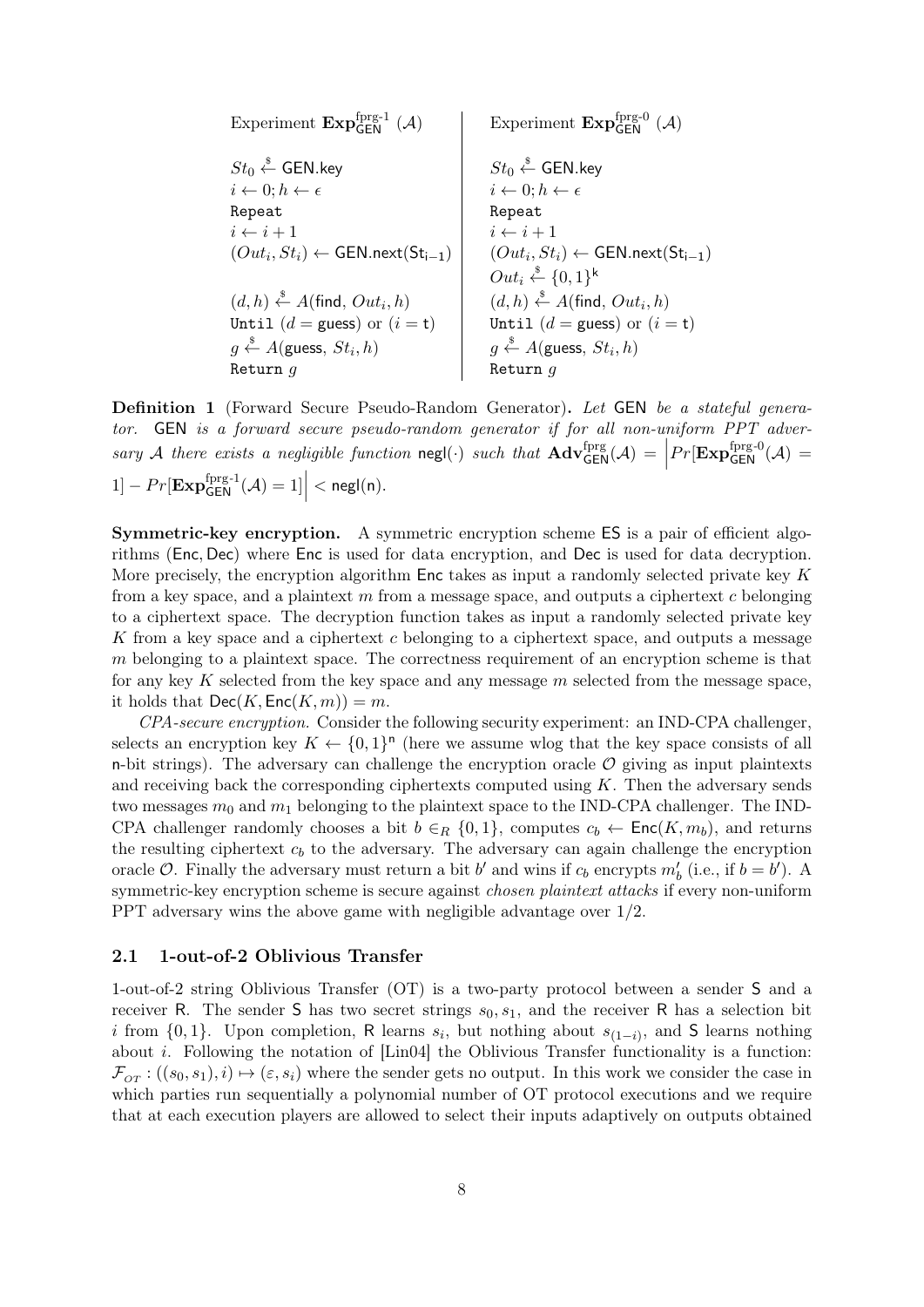in all previous executions. We refer to this variant of OT as  $\mathcal{F}_{adpt}^{OT}$  and we follow the definition of functionality with adaptively chosen inputs adopted by Lindell in [Lin04].

**Sequential self-composition and stateful parties.** The notation used in the above  $\mathcal{F}_{\text{adapt}}^{OT}$ allows through session ids the execution of multiple OT instances. When multiple instances are possible, a natural question is whether the adversary can interleave the execution of different instances or not. Here we will consider an adversary that mounts a sequential attack, therefore multiple instances of an OT protocol will not be interleaved, and thus they will be played sequentially. The adversary will use his control of the communication network. Among his features, it will be able to ask the honest sender to play OT sessions concerning different senders, as also the same stateful senders. The only restriction concerns the fact that before a new OT starts, all the messages of the previous execution must have been exchanged, or otherwise the previous execution will never be completed.

Static corruption. Concerning the corruption capabilities of the adversary, we will consider a static adversary only, which means that the adversary selects the party to be impersonated when the experiment starts. This means that in all executions, the adversary will always play as sender or will always play as receiver.

Adaptively chosen inputs. When multiple executions of a protocol are possible, each party needs an input for each execution. It is often the case that a party chooses the input of each execution adaptively basing its decision on the outputs of previous executions. Following the definition of Lindell in [Lin04] this property is formalized by requiring that inputs of each execution be provided by a PPT input-selecting Touring Machine M. More formally, each honest party  $P_i$  is augmented by a PPT input-selecting Touring Machine  $M_i$  and the input played in the session sid is the result of the computation of  $M_i(\text{init}_{P_i}, \text{sid}, \alpha_{\text{sid},1}, \dots, \alpha_{\text{sid},j})$  where init<sub> $P_i$ </sub> is the initial state of  $P_i$ , sid is the session id of the current session, and  $\alpha_{\text{sid},1}, \ldots, \alpha_{\text{sid},j}$  are outputs obtained from the sessions concluded so far. Note that init contains the initial inputs along with some possible auxiliary information.

Ideal model execution. The ideal functionality is shown in Fig. 1. We let Sim be the nonuniform PPT ideal world adversary. Then, the ideal execution of  $\mathcal{F}_{adv}^{OT}$  (with security parameter n, input-selecting machines  $\overline{M} = (M_1, M_2)$ , initial inputs (init<sub>s</sub>, init<sub>R</sub>) and auxiliary input z to Sim), denoted  $\text{Ideal}_{\mathcal{F}_{adapt}^{OT},\text{Sim},\overline{M}}(\textsf{n},\textsf{init}_\textsf{S},\textsf{init}_\textsf{R},z)$  is the random variable defined as the output pair of the honest party and Sim from the above ideal execution.

**Real model execution.** In the real model execution the  $\mathcal{F}_{\text{adapt}}^{OT}$  functionality is computed by a protocol  $\pi$  in which S and R are defined as two sets of instructions  $\pi_S$  and  $\pi_R$  respectively, that are computable in polynomial time. We let  $A$  be a non-uniform PPT adversary that controls either S or R and the scheduling of all messages throughout the (sequential) executions of the sessions. The (sequential) execution of  $\pi$  (with security parameter n, input-selecting machines  $M = (M_1, M_2)$ , initial inputs (init<sub>S</sub>, init<sub>R</sub>), and auxiliary input z to A), denoted by **Real**<sub>π,A, $\overline{M}$ (n, init<sub>S</sub>, init<sub>R</sub>, *z*), is the random variable defined as the output pair of the honest party</sub> and  $A$  resulting from the following process.

The session sid is initiated by the adversary by sending a *start-session* message to the honest party. The honest party then applies its input-selecting machine on its initial input, the session number sid and its previously received outputs, and obtains the input for this new session. Upon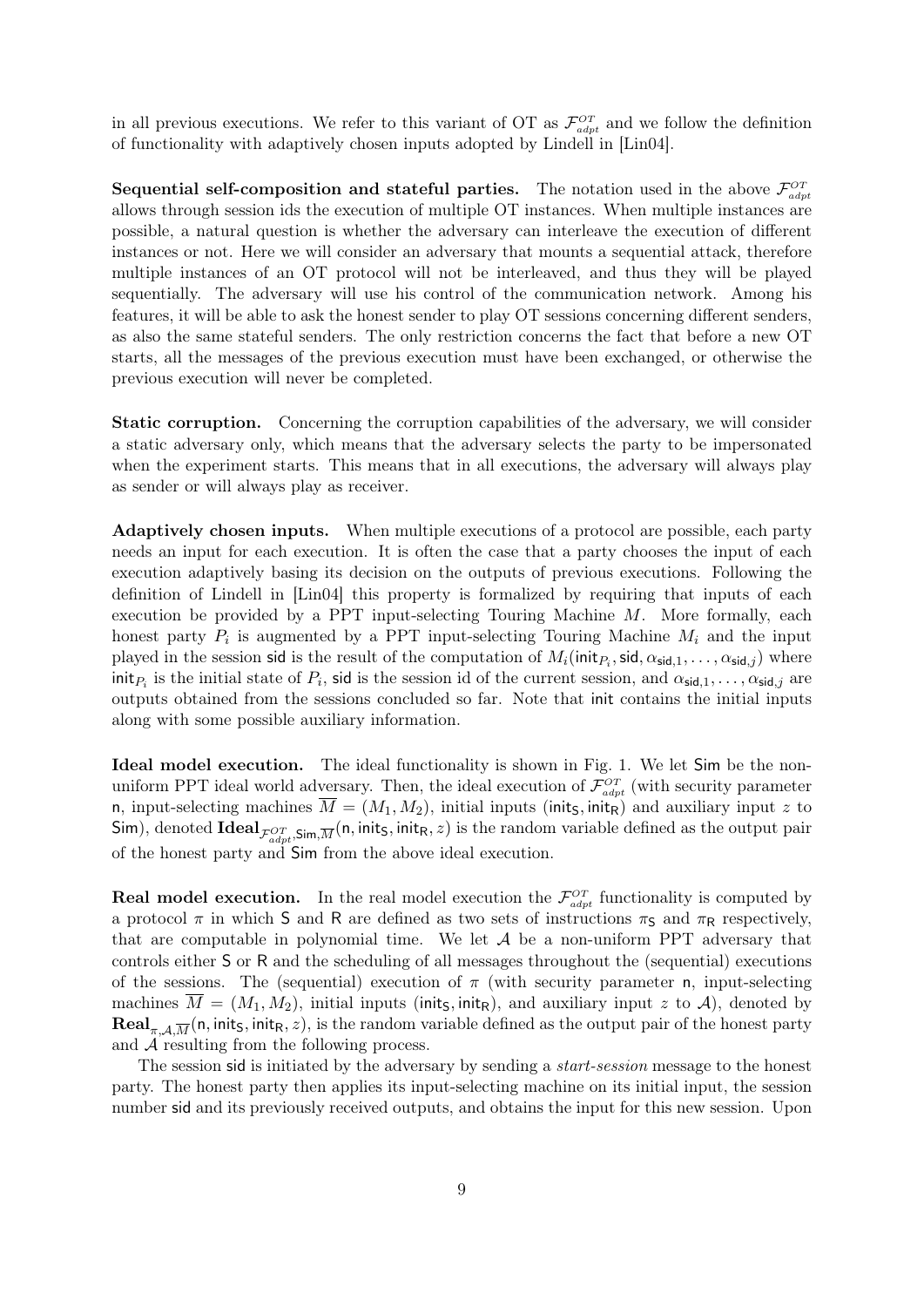### Functionality  $\mathcal{F}^{OT}_{adpt}$

 $\mathcal{F}_{adpt}^{\mathcal{O}T}$  proceeds as follows, running with an oblivious transfer sender S, a receiver R and an adversary Sim that controls one of the parties:

- 1. Upon receiving a message (start session) from Sim send (start session, sid) to the honest party  $P_i$  where sid is the index of the session. The honest party  $P_i$  then applies its input-selecting machine  $M_i$  to its initial input init<sub> $P_i$ </sub>, the session number sid and the previous outputs and obtains the input  $x_{\text{sid}}$  (i.e.,  $(s_0^{\text{sid}}, s_1^{\text{sid}})$  for  $\mathsf{S}$ ,  $i_{\text{sid}}$  for  $\mathsf{R})$  that is  $x_{\text{sid}} \overset{\$}{\leftarrow}$  $M_i(\mathsf{init}_{P_i},\mathsf{sid},\alpha_{\mathsf{sid},1},\dots,\alpha_{\mathsf{sid},j})$ . Finally  $P_i$  sends  $(\mathsf{role},\mathsf{sid},x_{\mathsf{sid}})$  to the ideal functionality (with role  $\in$  {sender, receiver}).
- 2. Upon receiving a message (role, sid,  $x_{sid}$ ) from an honest party  $P_i$ , if no other message matching (role, sid,  $\cdot$ ) has been already received from  $P_i$ , then store (role, sid,  $x_{\text{sid}}$ ) otherwise discard it.
- 3. Upon receiving a message ( $\mathsf{receiver}, \mathsf{sid}, i$ ) from  $\mathsf{Sim},$  if a message matching (sender, sid,  $(s_0, s_1)$ ) has been previously stored, then send (sid,  $s_i$ ) to Sim, otherwise discard (receiver, sid,  $i$ ).
- 4. Upon receiving a message (sender, sid,  $(s_0, s_1)$ ) from Sim, if no other message matching (sender, sid,  $(\cdot, \cdot)$ ) has been already received from Sim then store (sender, sid,  $(s_0, s_1)$ ) otherwise discard it.
- 5. Upon receiving a message (send-output, sid) from Sim send the output (sid,  $s_i$ ) to the honest party. (If (sid,  $s_0, s_1$ ) and (sid, i) have not yet been received by the trusted party, then message (send-output, sid) is ignored).

Figure 1: The functionality  $\mathcal{F}_{\text{adapt}}^{OT}$  for OT with adaptively chosen inputs.

the conclusion of an execution of  $\pi$ , the honest party writes its output from that execution on its output tape.

In order to obtain token re-usability we will assume that once a party sends tokens to the other party, it also keeps some state information regarding the tokens. Therefore multiple executions of a protocol that recycle the same tokens will require some state information shared among the executions. Without such a requirement token re-usability would not be possible.

Security Definition. The security is defined as the emulation of the real execution in the ideal model. A protocol is secure if for every real-model adversary  $A$  and pair of input-selecting machines  $(M_1, M_2)$ , there exists an ideal model adversary Sim such that for all initial inputs  $\text{init}_\text{S}$ , init<sub>R</sub>, the outcome of an ideal execution with  $\text{Sim}$  is computationally indistinguishable from the outcome of a real protocol execution with A. Notice that Sim knows the strategy used by the honest parties to choose their inputs. However, Sim does not know the initial input of the honest party, nor the random tape used by its input-selecting machine (any "secrets" used by the honest parties are included in the initial input, not the input-selecting machine).

Definition 2 (Security under adaptive-input sequential composition (adapted from [Lin04])). Let  $\mathcal{F}_{adpt}^{\mathcal{O}T}$  and  $\pi$  be as above. Protocol  $\pi$  is said to securely compute  $\mathcal{F}_{adpt}^{\mathcal{O}T}$  under sequential selj composition if for every real-model non-uniform PPT adversary A controlling  $P_i$  (i  $\in \{1,2\}$ ) and every pair of PPT input-selecting machines  $\overline{M} = (M_1, M_2)$ , there exists an ideal-model non-uniform  $PPT$  adversary  $Sim$  controlling  $P_i$ , such that:

 $\{\textbf{Ideal}_{\mathcal{F}_{adpt}^{OT}, \textbf{Sim}, \overline{M}}(\textsf{n}, \textsf{init}_\mathsf{S}, \textsf{init}_\mathsf{R}, z)\}_{\{\textsf{n} \in N; \textsf{init}_\mathsf{S}, \textsf{init}_\mathsf{R}, z \in \{0,1\}^*\}}$  $\stackrel{c}{\equiv} \{\mathbf{Real}_{\pi,\mathcal{A},\overline{M}}(\mathsf{n},\mathsf{init}_\mathsf{S},\mathsf{init}_\mathsf{R},z)\}_{\{\mathsf{n}\in N;\mathsf{init}_\mathsf{S},\mathsf{init}_\mathsf{R},z\in\{0,1\}^*\}}.$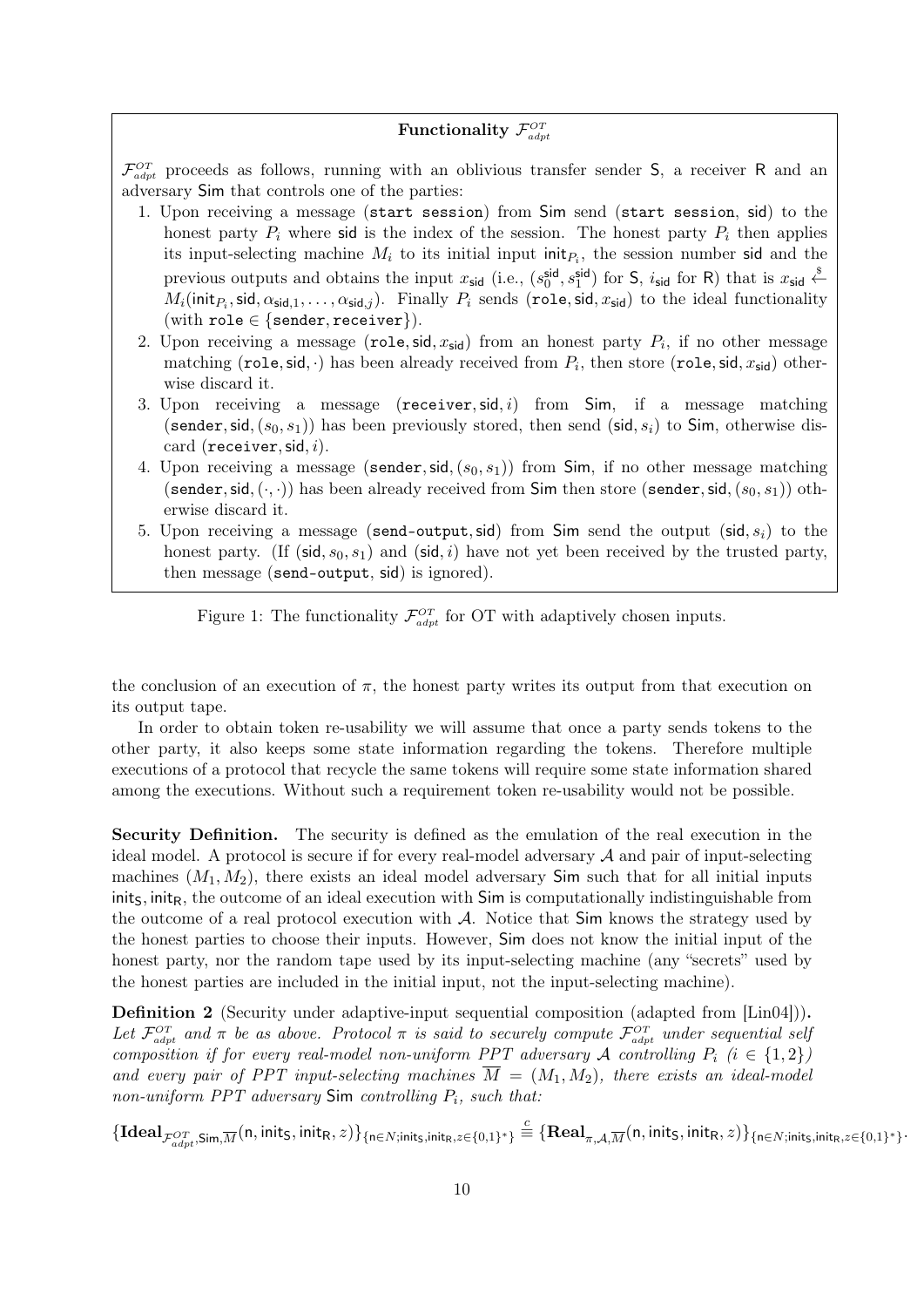Input/Output Privacy. The security definition stated above says that no PPT distinguisher provided of the pair of inputs (input of honest player and input of malicious player) and the pair of outputs (output of honest player and output of malicious player) is able to distinguish if they are coming from the simulated or from the real experiment. Such security definition can be referred to as input/privacy definition since given both input and output of the honest party any distinguisher is not able to tell apart the simulation from the real world. We refer as input privacy the restricted security notions in which the distinguisher is given the input of all the parties and the output of *only* the malicious party. Output privacy instead is achieved when security holds when the distinguisher is given the output of *both* honest and malicious parties. In our construction we achieve input/output privacy with respect to a malicious receiver. Concerning the malicious sender we achieve only input privacy (unconditionally). Output privacy against malicious sender is preserved if tokens are used for one execution. When token are reused the simulation does not go through and thus a distinguisher given the output of the honest party could tell apart the simulated experiment from the real one.

### 3 Efficient Non-Interactive 1-Out-Of-2 String Oblivious Transfer

In this section we show a protocol for efficient non-interactive OT with stateful tamper proof tokens. The protocol will use two tokens and will be secure under sequential composition. More specifically, input privacy will be protected against malicious adversaries, while output privacy can be compromised by a malicious sender. We first start with an high-level description of our result, and then we give the formal protocol and proof.

High-level description of techniques and protocol. In the protocol proposed by Kolesnikov in [Kol10] there is a first round where the sender creates and sends a token to the receiver. Then, the receiver interacts with the token and uses the obtained outputs to play two more rounds with the sender. The protocol is therefore interactive, which could be a limitation in several applications (e.g., when the sender broadcasts messages through a satellite and the receiver can not transmit messages back to the sender), and when a protocol is used as subprotocol (e.g., for protocol composition issues and round complexity optimality).

Our main technique to overcome this limitation, therefore obtaining a non-interactive protocol, consists in asking the sender S to send two tokens to the receiver R. Tokens will be used by R to play locally (i.e., without exchanging messages with the sender) an execution of OT.

S sends one-time pad encryptions of  $s_0$  and  $s_1$  computed with two independent keys  $k_0, k_1$ given in output by two forward-secure PRGs. One of the two tokens, that we denote  $\mathsf{T}_s$ , internally includes both keys. Then R will play a local OT with  $T_s$  in order to obtain one of the key used by  $S$  to encrypt the secret strings and therefore get  $s_i$ . We implement the local OT execution between  $T_s$  that will play the role of a sender having the two keys mentioned above as input, and R that is interested in getting  $k_i$  without revealing i to  $\mathsf{T}_s$ . Here one can think that there is a circularity since we wanted to achieve efficient OT, but now we are back to the problem of achieving efficient OT. This is only partially true. Indeed, by using this technique, we have at least solved the problem with the round complexity. We have only one message sent by S in the communication network, and now we need an efficient OT that is played locally and thus does not need to be non-interactive. The local OT between  $T_s$  and R is implemented using again the help of hardware tokens. This is why we require in our solution a second token that we denote as  $T_k$ . The role of  $T_k$  is to help for the design of a 2-message efficient OT protocol. The local execution of OT goes as follows:  $\mathsf{T}_s$  playing as a sender will keep the two keys  $(k_0, k_1)$ encrypted by means of two additional keys  $k_0, k_1$ . R will send a random bit b to  $\mathsf{T}_s$  that will answer with  $(k_0 \oplus k_0, k_1 \oplus k_1)$  if  $b = 0$  and with  $(k_0 \oplus k_1, k_1 \oplus k_0)$  if  $b = 1$ . Then, R sends  $b \oplus i$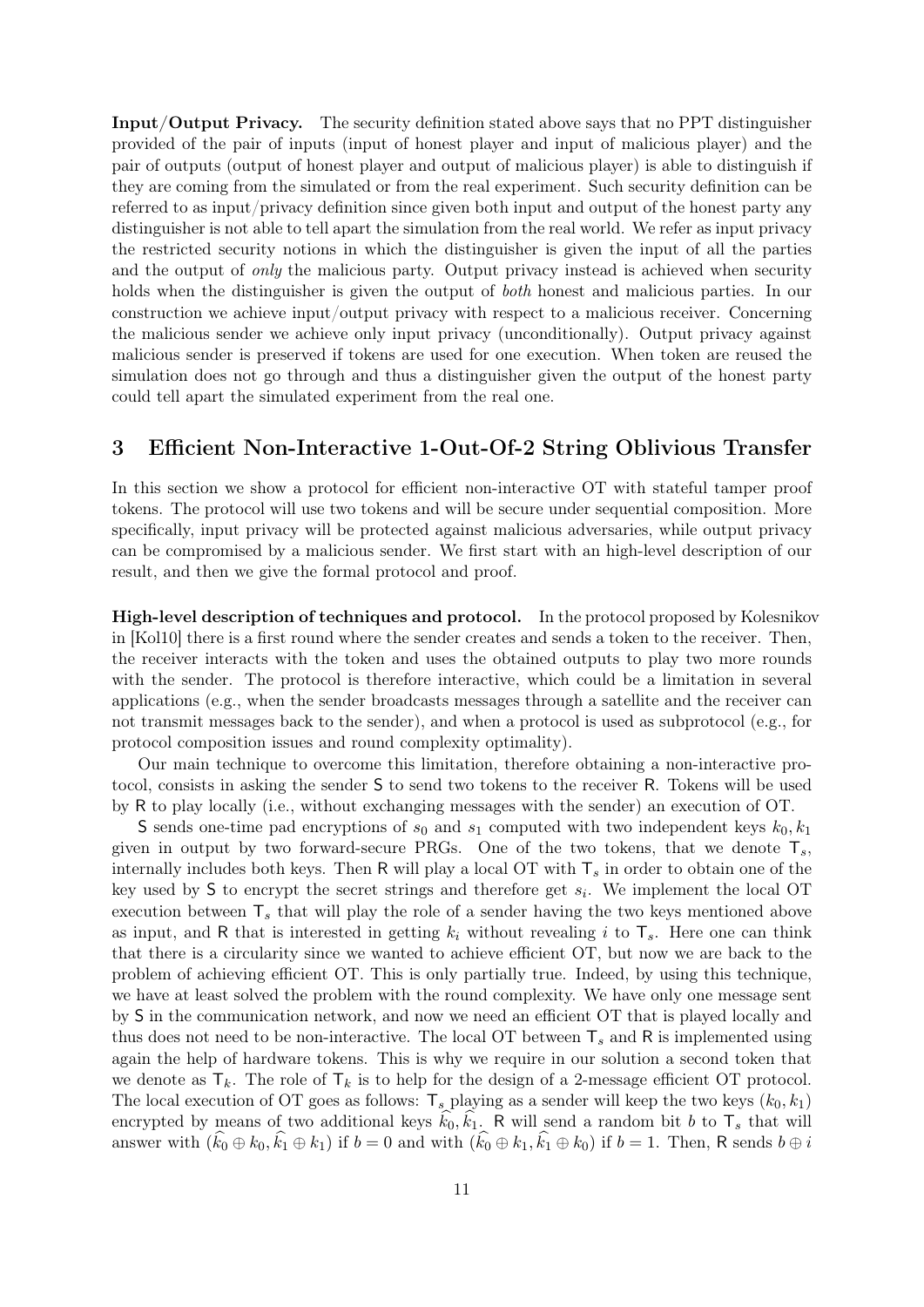to  $\mathsf{T}_k$  that will answer sending  $k_{b \oplus i}$ . It is easy to see that both  $\mathsf{T}_s$  and  $\mathsf{T}_k$  only see random bits, but however R obtains the correct key that allows it to obtain  $k_i$  first, and then  $s_i$ .

One could argue that it would have been sufficient to have only one token such that R provides his own input and obtains the key. This simple solution does not work. Indeed this solution allows the token to have a view containing all the inputs played by the receiver in all the previous executions. Therefore a malicious sender by means of this information can program a token such that when the input of the receiver corresponds to a specific pattern then the token must abort (or deviate from the honest behavior). When a pattern that is considered particular disadvantageous for the sender is detected by the token, the former can be instructed such that it must deviate from the protocol. In particular the deviation could consist of the abort of the token and thus the denial of the service. Thinking of a real application a provider of a service could be willing to cheat and thus to compromise his reputation with a customer when he has the guarantee that a disadvantageous scenario has been avoided. The use of two tokens breaks the guarantee of the pattern and introduces risks for the sender, meaning that the sender has to bet on the input of the receiver. Still, using two tokens, the probability that the sender can lead the output obtained by the receiver depending the input of R is not negligible, but now the sender is compromising his reputation without the guarantees that the customer fitted a particular pattern. Translated in a real scenario this means that a provider would not be willing to lose a costumer (and the reputation) if he is not sure that the costumer was approaching a very disadvantageous pattern for him. This in spirit has some similarities with the covert model of [AL07], even though technically there are some differences. We show a protocol enjoying this extra feature, even though we will not formally claim in this work an extra property as it would require a precise formalization of this security model, and we defer it to future research.

We now give the intuition behind the security proof. When playing as malicious sender the view of the adversarial sender is empty since the protocol is non-interactive. Moreover, the view of each malicious token sent by the adversarial sender only consists of random bits (i.e., the queries of the token). Thus input privacy is preserved unconditionally against a malicious sender. However, tokens can coordinate an attack that leads the receiver to abort depending on his previous inputs. This attack can not be replicated with the same probability by the simulator for the following reason. When simulating the honest receiver to a malicious sender (and thus malicious tokens) the simulator plays with random inputs and leaves the tokens in a random state such that also the joint view of the tokens is uniformly distributed. This deviates from the distribution of the joint view of the tokens left by the honest receiver that instead corresponds to the honest receiver's input. However, this is a threat only if the token is used more than once, indeed w.r.t one execution Sim challenges the tokens with both inputs in order to get both keys, thus any malicious behavior of the token is detected by the Sim with the same probability as the honest receiver.

When playing as malicious receiver, the adversarial view consists of the tuple containing encryptions of the two strings (obtained by the sender), encryptions of the two keys (obtained by  $\mathsf{T}_s$ ) and one decryption key (obtained by  $\mathsf{T}_k$ ) that will determine the final decrypted string.

Due to the use of the one-time-pad encryption, any tuple is such that it is always possible to have four values of the view that are completely random and to set the remaining value so that one would compute the output string  $s_i$ . This property, along with the ability of observing all queries made by an adversarial receiver to the tokens (this coordination is not possible between malicious tokens and the malicious sender because they can not communicate with each other), allows the simulator to answer with randomly chosen strings and equivocate the encryptions by setting the remaining value of the view properly.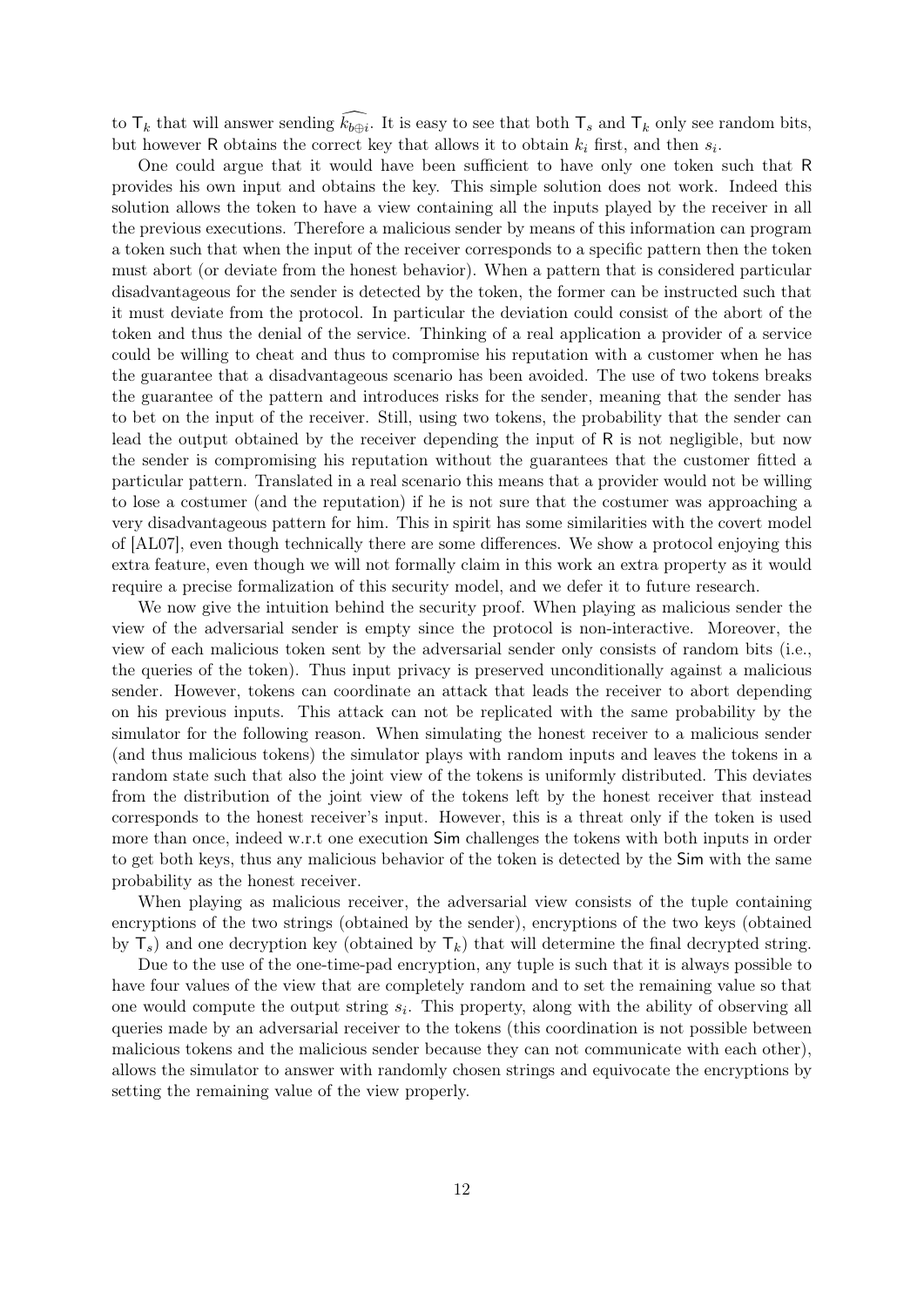### 3.1 Non-Interactive String OT

The formal protocol is depicted in Fig. 2.

Non-Interactive Initialization Phase: S prepares and sends tokens to R as follows: 1. compute  $K = \{(k_0, St_0) \leftarrow$  gen<sub>0</sub>.next(GEN.key(1<sup>n</sup>));  $(k_1, St_1)$  $gen_1.next(GEN.key(1^n))\};$ 2. compute  $\widehat{K} = \{(\widehat{k_0}, \widehat{\mathsf{St}_0}) \leftarrow$  $\widehat{\text{gen}}_0$ .next(GEN.key(1<sup>n</sup>));  $(\widehat{\mathsf{k}_1},\widehat{\mathsf{St}_1})$  $\widehat{\mathsf{gen}}_{1}$ .next $(GEN.key(1<sup>n</sup>))$ ; 3. create token  $\mathsf{T}_s$  seeded with the pair  $(K, K)$  and token  $\mathsf{T}_k$  seeded with K such that:  $\mathsf{T}_k$  on input a bit c: 1. output  $\hat{k}_c$ ; 2. update keys:  $(k_0, St_0) \leftarrow \widehat{\text{gen}}_0.next(St_0); (k_1, St_1) \leftarrow \widehat{\text{gen}}_1.next(St_1).$  $\mathsf{T}_s$  on input a bit b: 1. output  $\hat{e}_0 \leftarrow k_0 \oplus k_b; \hat{e}_1 \leftarrow k_1 \oplus k_{(1-b)};$ <br>2. undate keys: 2. update keys:  $(k_0, St_0) \leftarrow \widehat{\text{gen}}_0$ .next $(St_0); (k_1, St_1) \leftarrow \widehat{\text{gen}}_1$ .next $(St_1);$ <br> $(k_1, St_1) \leftarrow \text{gen}_{1} \text{next}(St_1)$  $(k_0, St_0) \leftarrow \text{gen}_0.next(St_0); (k_1, St_1) \leftarrow \text{gen}_1.next(St_1).$ 4. send tokens  $\mathsf{T}_s$  and  $\mathsf{T}_k$  to R. Non-Interactive Oblivious Transfer. S on input  $(s_0, s_1)$  works as follows: 1. compute  $e_0, e_1$  as:  $e_0 \leftarrow k_0 \oplus s_0$ ;  $e_1 \leftarrow k_1 \oplus s_1$ ; 2. update keys:  $(k_0, St_0) \leftarrow gen_0.next(St_0); (k_1, St_1) \leftarrow gen_1.next(St_1);$ 3. send  $\{e_0, e_1\}$  to R. R on input i, upon receiving  $\{e_0, e_1\}$  works as follows: 1. choose a random bit b and computes  $c \leftarrow b \oplus i$ ; 2. query  $\mathsf{T}_k$  with input c and obtains  $\hat{k}_c$ , in case of abort output  $0^n$ ; 3. query  $\mathsf{T}_s$  with input b and obtains  $\tilde{e}'_0, \tilde{e}'_1$ , in case of abort output  $0^n$ ; 4. compute  $\mathsf{k}'_i \leftarrow \hat{\mathsf{k}}'_c \oplus \hat{\mathsf{e}}'_c;$ 5. compute  $s'_i \leftarrow \mathsf{k}'_i \oplus e_i$  and return  $s'_i$ .

Figure 2: Efficient Non-Interactive String OT with 2 Tokens.

**Theorem 1.** If GEN = (GEN.key, GEN.next, n, t) is a forward-secure PRG then protocol 3.1 securely and efficiently implements  $\mathcal{F}_{adv}^{OT}$  functionality if tokens and not re-used, while when tokens are re-used output correctness is not guaranteed. Furthermore the protocol is forward secure.

*Proof.* Correctness is straightforward and relies on the properties of the  $oplus$  operator. R with input *i* aims at decrypting  $s_i$  from  $e_i$ . Thus it needs to get the key  $\mathsf{k}_i$  by interrogating tokens  $\mathsf{T}_k$ and  $T_s$ . Depending on the random bit b chosen for the query to  $T_s$ , due to token's correctness, the desired key  $k_i$  is hidden in  $\hat{e}'_{i\oplus b}$  through an OTP encryption with  $\widehat{k_{i\oplus b}}$ . Hence, by querying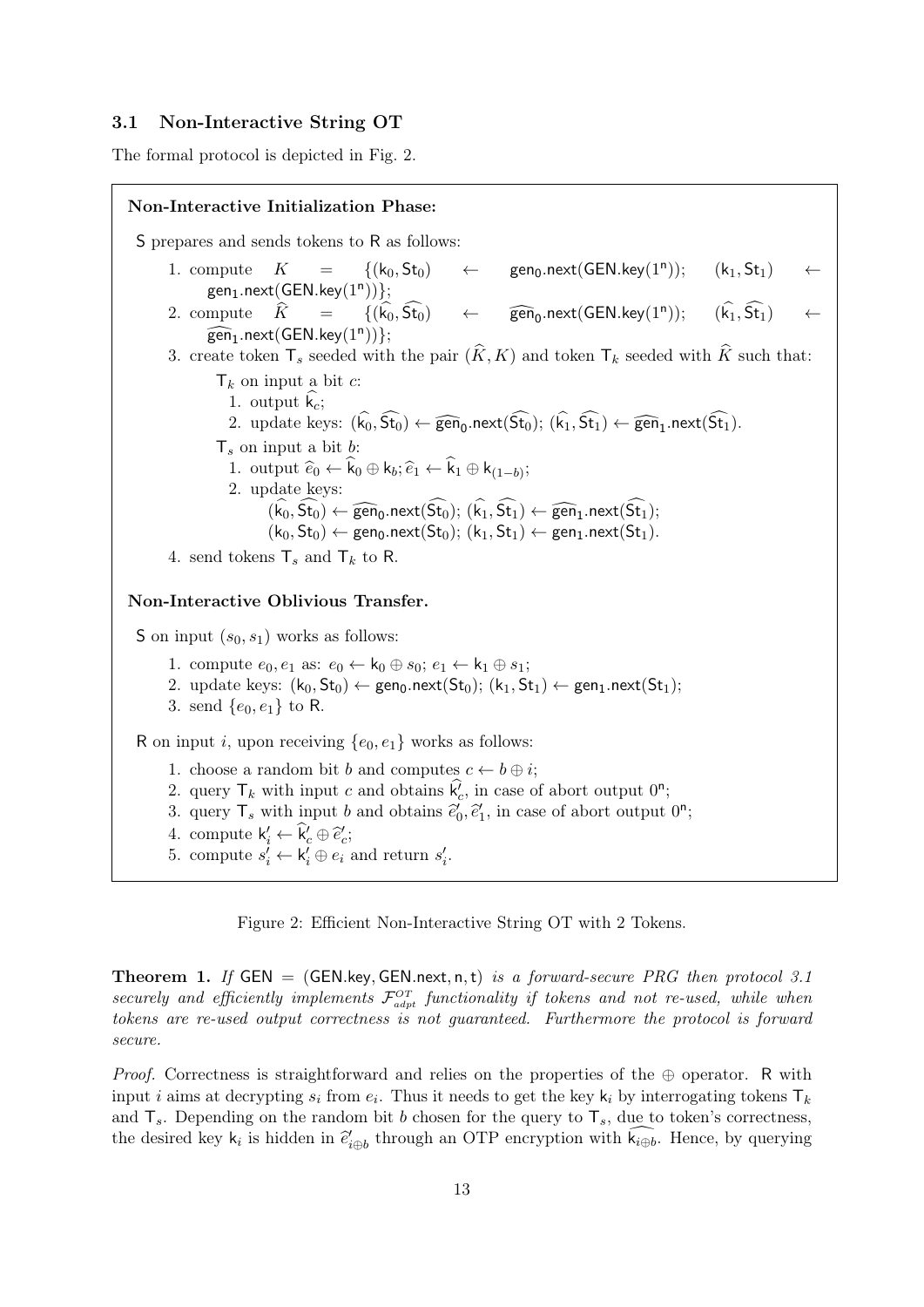the token  $\mathsf{T}_k$  with input  $i \oplus b$ , R retrieves the correct key  $\mathsf{k}_{i \oplus b}$ . Finally, by the properties of the  $\oplus$  operator, from  $\widehat{e}_{i \oplus b}$  using  $\widehat{k_{i \oplus b}}$ , R gets  $k'_{i}$  and it uses  $k'_{i}$  to obtain  $s_{i}$  from  $e_{i}$ .

We now show the ideal world adversary  $Sim$ , by considering the following cases.

**Case 1: sender is corrupted.** Let  $A$ ,  $A_{\mathsf{T}_s}$  and  $A_{\mathsf{T}_k}$  be PPT adversaries controlling  $\mathsf{S}, \mathsf{T}_s$  and  $\mathsf{T}_k$  respectively. We show a PPT ideal world adversary Sim that simulates the honest receiver R in the real world experiment to the adversary A in order to extracts the pair  $(s_0, s_1)$  and be able to carry out the same attack in the ideal world. Sim runs  $A$  internally and works as follows. It obtains tokens  $A_{\mathsf{T}_s}$  and  $A_{\mathsf{T}_k}$ . Upon receiving the *start-session* message from A, Sim sends the message (start session) to  $\mathcal{F}_{advt}^{OT}$ . This leads the ideal world receiver to get the message (start session, sid) from  $\mathcal{F}_{adpt}^{OT}$  and to activate the input-selecting machine  $M_2$  in order to obtain its next input. Upon receiving the pair  $(e_0, e_1)$  from A, Sim interrogates token  $\mathcal{A}_{\mathsf{T}_s}$  with a randomly chosen bit b and obtains the pair  $(k_0 \oplus k_b, k_1 \oplus k_{1-b})$ . Let st be the state of the simulation at this point. Sim then rewinds  $A_{\mathsf{T}_s}$  and queries it with bit  $1-b$  obtaining  $(k_0 \oplus k_1_{-b}, k_1 \oplus k_b)$ . The the simulator continues the execution from st (i.e., the rewind is played as a look-ahead and no query computed during the rewind will appear in the future view of  $\mathcal{A}$ ). Note that it is crucial that the simulator chooses a random bit for the token's queries. Indeed if the simulator just queries the token with bit 0 and then bit 1 we have that the main thread of the simulation always includes 0 as query for  $T_s$ , which is clearly different from what the honest receiver sends in the real world. Finally Sim continues from state st (which is the main thread of the simulation), queries token  $\mathcal{A}_{\mathsf{T}_k}$  with a randomly chosen bit c obtaining  $k_c$ . At this point Sim gets both decryption keys and it can decrypt strings  $s_0, s_1$  to play in the ideal world. Hence, Sim sends the message (sender, sid,  $(s_0, s_1)$ ) followed by (send-output, sid) message to  $\mathcal{F}_{adpt}^{OT}$  . Note that the simulator can fail the decryption of both strings due to aborts in the following cases. In case  $\mathsf{T}_k$  does not abort and  $\mathsf{T}_s$  aborts then the simulator will not be able to extract at least one string to play in the ideal functionality. Thus it will play one of the following three pairs  $(s_0, 0^n)$ ,  $(0^n, s_1)$  or  $(0^n, 0^n)$ , depending on the query answered by  $\mathsf{T}_s$ . In case  $\mathsf{T}_k$  aborts then the simulator will play  $(0^n, 0^n)$  in the ideal world.

The intuition behind the proof of the input privacy of the receiver lies on the fact that all queries in the view of a token correspond to uniformly chosen random bits while the view of S, due to the non-interactiveness, is void. The output privacy is compromised when the token is reused, the reason is explained in details in section 3.1.

Case 2: receiver is corrupted. In this case we show a PPT ideal world adversary Sim that simulates S in the real world in order to extract the bit from the malicious receiver  $\mathcal A$  and carry out the same attack in the ideal world. Sim runs  $A$  internally and works as follows. Upon receiving the start-session message from  $\cal A$ , Sim sends the message (start session) to  ${\cal F}_{adv}^{OT}$ . Then the ideal world sender will receive the message (start session, sid) from  $\mathcal{F}_{adpt}^{OT}$  and it will activate its input-selecting machine  $M_1$  to get the input to send to the functionality. At this point Sim randomly chooses the tuple  $(e_0, e_1, t_0, t_1, r)$  and sends it to A. Then Sim must answer to the queries made by the adversary to tokens  $\mathsf{T}_s$  and  $\mathsf{T}_k$ . We distinguish two cases. Case 2.1: the adversary queries  $\mathsf{T}_s$  first. In this case, as the adversary interrogates  $\mathsf{T}_s$  with input b, Sim outputs a randomly chosen pair of strings  $\hat{e}_0, \hat{e}_1$ . Then, when A queries the token  $\mathsf{T}_k$  with input c, Sim computes  $i \leftarrow c \oplus b$  and plays (receiver, sid, i) in the ideal functionality in order to get the string  $s_i$ . Now the simulator computes  $k_c \leftarrow \hat{e}_c \oplus e_i \oplus s_i$  and returns it to A. Case 2.2: the adversary queries  $\mathsf{T}_k$  first. In this case, as the adversary interrogates  $\mathsf{T}_k$  with input c, Sim outputs a randomly chosen string  $k_c$ . Then, when A queries the token  $\mathsf{T}_s$  with input b, Sim computes  $i \leftarrow c \oplus b$  and plays (receiver, sid, i) in the ideal functionality in order to get the string  $s_i$ . Then the simulator sets  $\hat{e}_c \leftarrow e_i \oplus s_i \oplus k_c$  and  $\hat{e}_{(1-c)}$  as a randomly chosen string,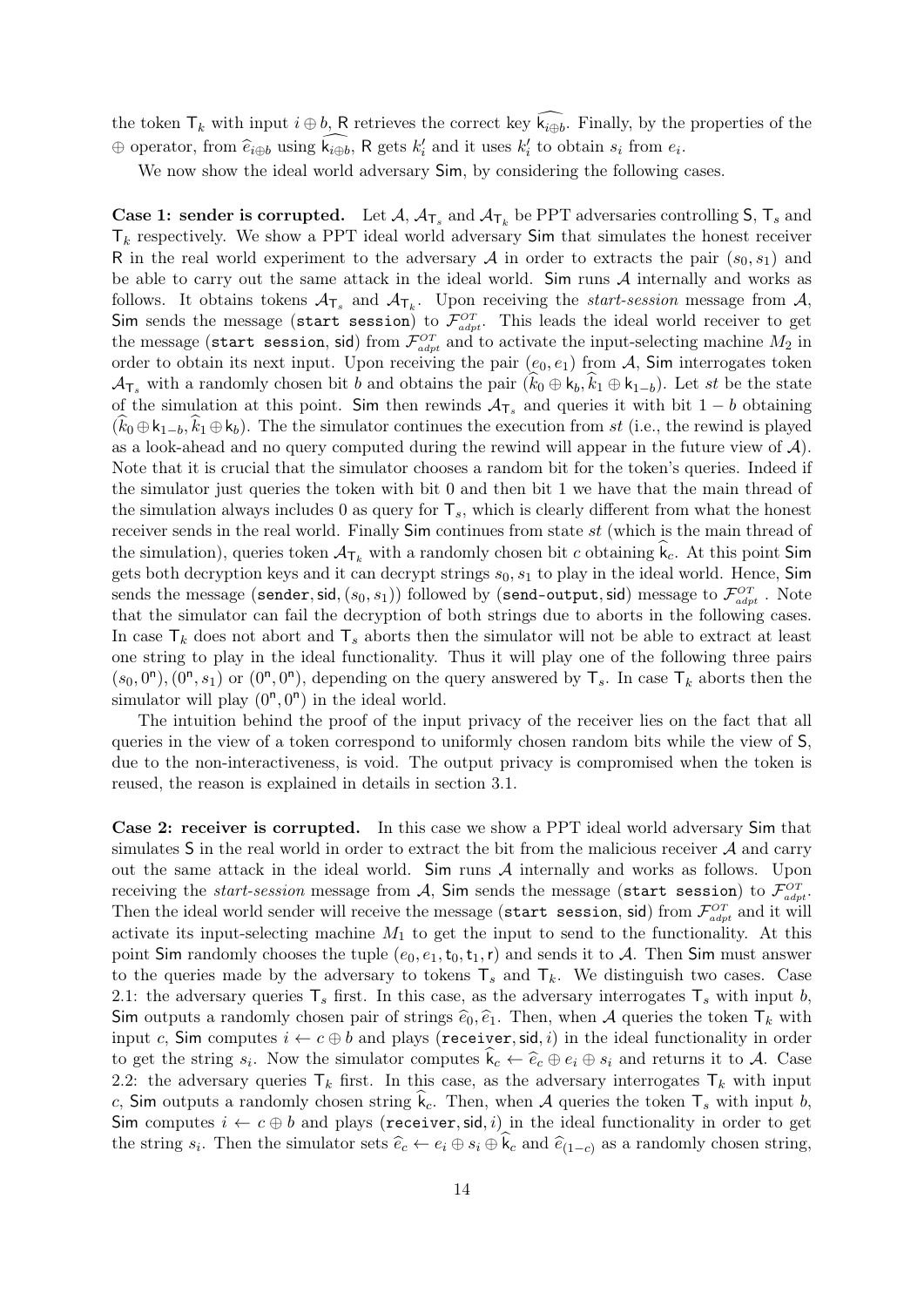and outputs  $(\widehat{e}_0, \widehat{e}_1)$ . Finally the simulator will send the message (send-output, sid) in the ideal world. Note that, the case where  $A$  queries tokens many times for the same execution (i.e., without having received new pairs from the sender) is not harmful since Sim is only required to choose random keys to answer the queries consistently for both tokens and records the keys according to the order they were queried to make consistent the future messages to be sent. The case in which  $A$  first queries one token, then gets the message from  $Sim$  and then queries the last token is managed following the previous approach (only the order with which Sim has to react to  $\mathcal{A}$ 's behavior changes). The last case regards  $Sim$  that gets the string from the ideal execution before actually sending the pair  $(e_0, e_1)$  to A. However, this can be easily managed as Sim can again compute  $(e_0, e_1)$  properly, so that A gets  $s_{b \oplus c}$ . Finally, when A performs token corruption, Sim chooses random values  $K = (k_0, k_1, St_0, St_1), \hat{K} = (\hat{k}_0, \hat{St}_0, \hat{k}_1, \hat{St}_1)$  and returns the value according to the token that was corrupted. We finally stress that after corruption of a token, no other OT has to be simulated w.r.t. the sender that sent that token.

The simulator runs in polynomial time. When playing as receiver Sim is required to perform the rewind of a token. Since the malicious sender's attack (that involves  $A, A_{\mathsf{T}_s}, A_{\mathsf{T}_k}$ ) runs in polynomial time, then interacting with a token requires polynomial time and thus the simulator interacting with the token twice will be still polynomial. Notice that a rewind does not involve to repeat work done for other sessions, and thus there is no blow up in the running time of the simulator. Now consider the case of a malicious sender that starts sequentially many executions with different receivers. Since the protocol is non-interactive (a malicious sender has no message in his view) and the extraction process of the simulator involves only rewinding of tokens (and not of the sender) each execution can be resolved independently of the others, and thus this part can be simulated in polynomial time. When playing as a sender the simulator is required to extract the bit of the receiver. The trick is that in this case the simulator has complete control on the tokens, and can see both queries before answering to the second query (this can not be done by a malicious sender). Using the properties of the  $oplus$  operator, it can disclose at its wish the previously sent message by answering properly to the queries. Thus each execution requires only straight-line simulation, which is obviously done in polynomial time.

Achieving adaptive-input property. The adaptive-input property allows players to choose the next input to be provided in the protocol/functionality adaptively on the outputs obtained previously. Proving security in this setting requires a simulator able to reproduce the adversarial view without leading players of the simulated experiment to initiate more protocol executions (and thus more queries to the input-selecting machine) then the real world experiment. This could happen when the simulator's extraction strategy relies on the rewind of the malicious player. In such a case a malicious player could coordinate the executions and choose its inputs so that a simulator needs to open more ideal-word execution in order gets the inputs needed to simulate the adversarial view. This would make a deviation between real world and ideal world.

However, our simulator is not affected by such a problem, since it never rewinds the sender and the receiver, and the simulation is based on rewinding tokens in one case and in coordinating the answers to queries in another cases. Rewinding a token does not allow the adversary to open new sessions, and thus the input selecting machines do not need extra executions in the ideal world.

Indistinguishability of the views. We informally sketch the proof of security showing that the view of the adversary interacting with  $Sim$  is indistinguishable form the view of  $A$  interacting with the honest players. In our setting the adversary can decide to play as a malicious sender in all sessions or as a malicious receiver in all sessions. We will therefore show that against a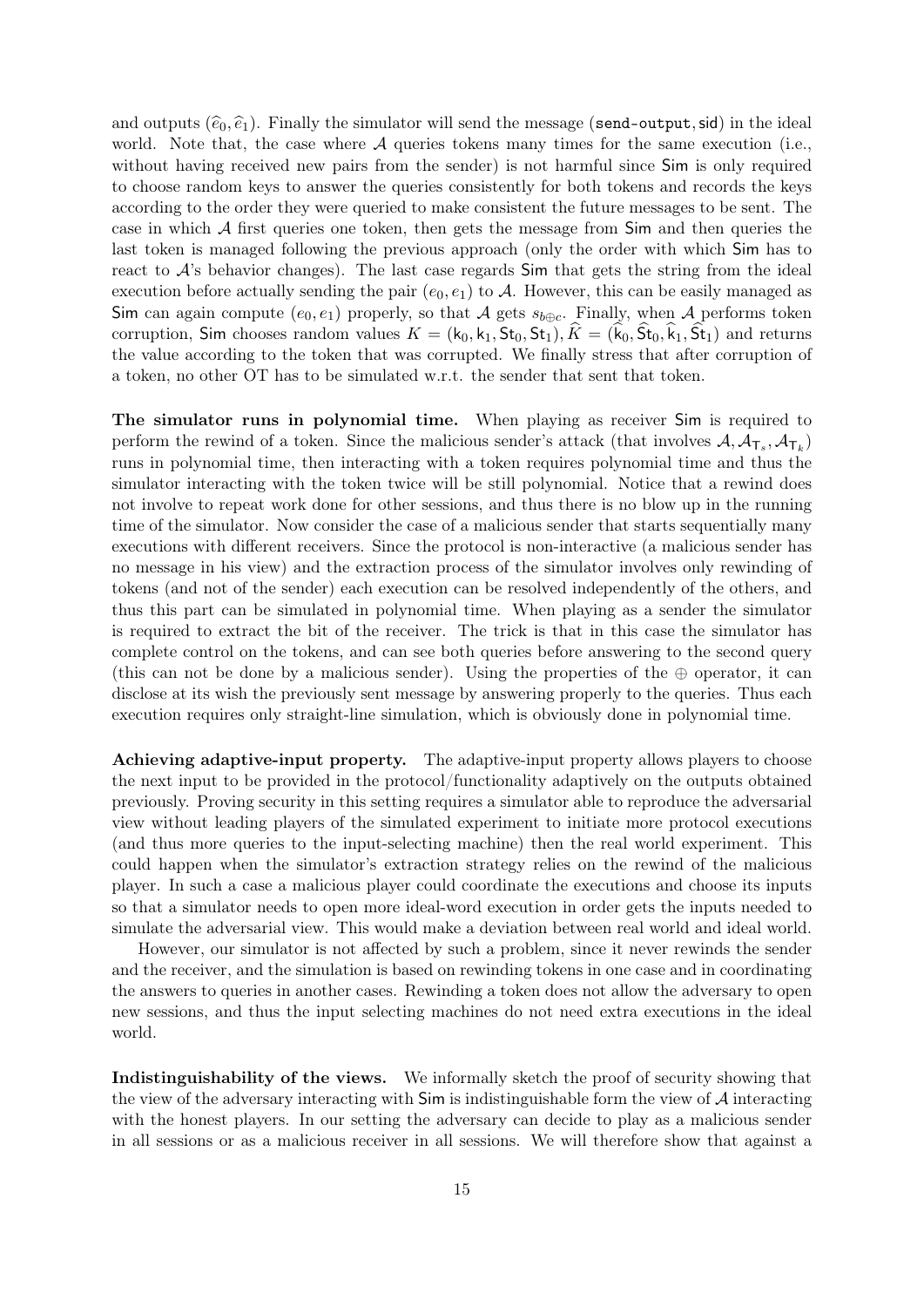malicious receiver the simulation goes through while in case of the malicious sender it does only with respect to stand alone execution.

 $\mathcal A$  is a malicious sender. *Stand-alone execution*: In this case the view of the malicious sender is void while the view of the malicious token is made by the bits of the queries. The honest receiver queries the token with randomly chosen bits. The simulator deviates from the honest receiver only for the rewind of the token. However after the rewind the token sees again a random bit. Therefore, the view of  $T_s$  and  $T_r$  interacting with Sim is distributed identically to when they are interacting with the honest receiver. This implies that for a stand alone execution our protocol achieves unconditional security against malicious senders.

Sequential composition: Reusing the same tokens across several executions arises subtle issues. First, observe that even if the view of the single token is uniformly distributed, the *joint* view of the tokens contains exactly the receiver's secret input. Observe also that, in order to get the decryption key the receiver has to combine the output of the tokens. Putting these two things together, we can have malicious tokens that coordinate their output such that the combined output is dependent on the input played by the receiver in a previous execution. As an example consider the following attack in which tokens lead R to abort if in the first execution R has played the bit 0. The sender sends malicious tokens that play honestly the first protocol execution. Then, in the second execution, each token aborts if the bit seen in the first execution is 1. Let us assume wlog that R played the first session with input 0. Then only two cases are possible: either R queried the tokens with the input  $(0, 0)$  or with the input  $(1, 1)$ . Therefore in the second execution R aborts with probability  $1/2$ . In the simulated experiment, Sim playing with random inputs will play the first execution with input 0 with probability  $1/2$ , thus Sim has played with one the four possible pairs:  $(0,0), (0,1), (1,0), (1,1)$ . Thus, in the simulated experiment Sim aborts with probability 3/4.

Note that this is a threat only if the token is used more than once, indeed w.r.t one execution Sim challenges the tokens with both inputs in order to get both keys, thus any malicious behavior of the token is detected by the Sim with the same probability of the honest receiver. The problem comes in the simulation of the subsequent executions. Indeed, after rewinding the token, the simulator might leave the token in a state that differs from the state left by the honest receiver. Therefore, the input of the receiver can be distributed according to a distribution that differs from the uniform distribution (that instead is used by the simulator when leaving bits in the views of the tokens). Summing up, with respect to token reusability, our protocol enjoys unconditional input privacy, while output privacy is not guaranteed.

A is a malicious receiver. In this case the view of the malicious receiver in one protocol execution consists of the pair of messages sent by the sender and the outputs of the tokens. Furthermore, dealing with a malicious receiver we have to prove that views remain indistinguishable even after the adversary gets the token's state performing the corruption. We notice that the simulator deviates from the honest sender in two ways: 1) it does not use GEN to perform the encryptions and the answers of tokens; 2) it sends the encryptions and it answers the token's queries with randomly chosen values except for one (depending on the order of the queries made to the tokens by the  $A$ ) that is properly set allowing the adversary to decrypt its selected string. For lack of space, a detailed sequence of hybrid arguments, showing that the view of the adversary in the real world does not change during the ideal world, is shown in Appendix A. We now informally argue the two main steps that characterize the hybrid arguments. In the first step, starting from the real world execution we replace the use of GEN to obtain the keys, by selecting randomly chosen keys. Moreover, once the adversary performs the corruption of the token the simulator returns randomly chosen values. It follows from the forward-security of GEN that the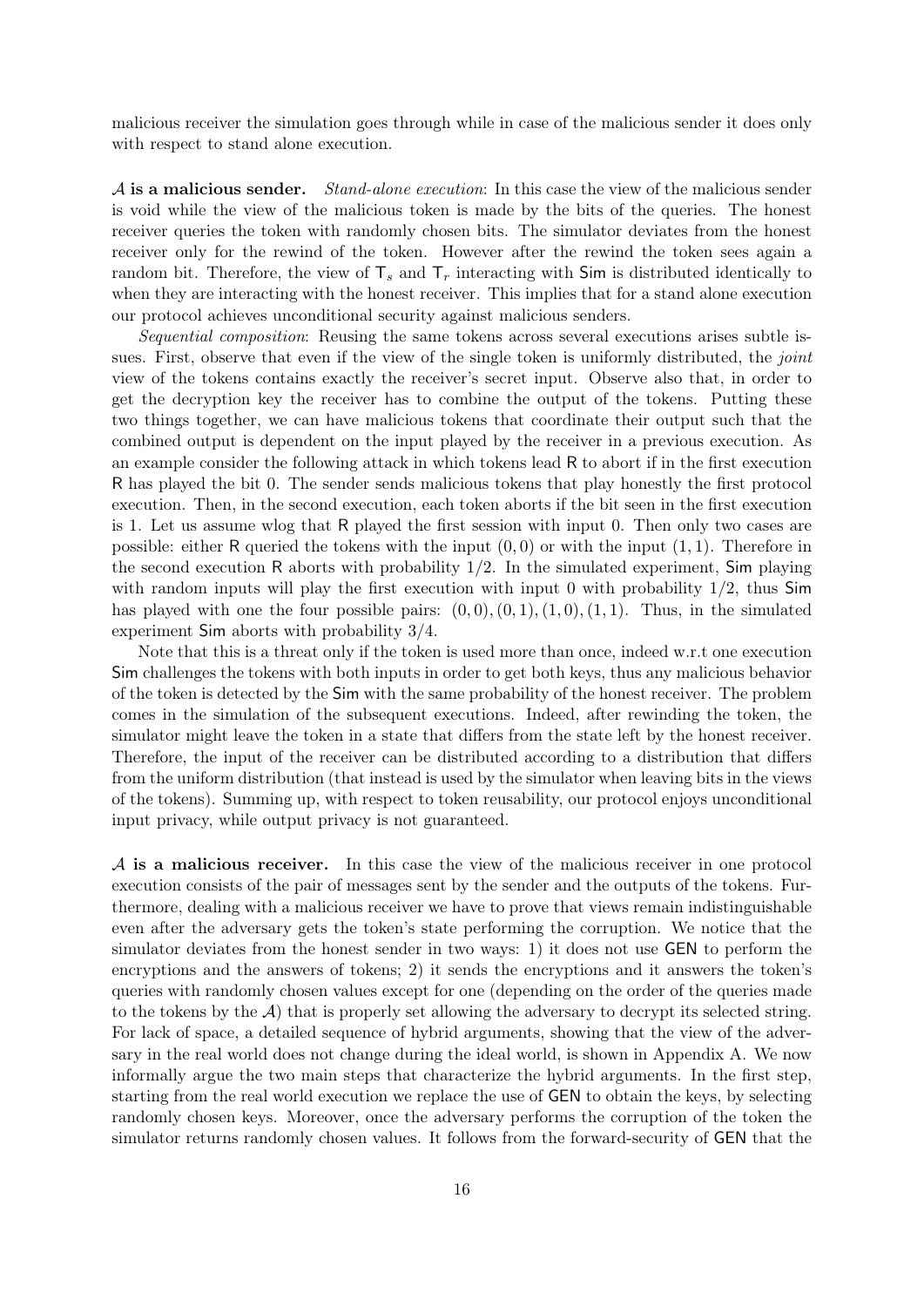view of  $A$  interacting with the sender can not be distinguished in polynomial time from the view of  $A$  interacting in this experiment. In the second step we show that the strategy used by Sim, answering queries and setting the last values properly is perfectly indistinguishable from the previous experiment. Indeed, this is due to the perfect security of OTP, since in both cases (i.e., the above experiment and during the simulation) all keys are used once and have uniform distribution. Summing up, we conclude that the view generated by the malicious receiver  $A$ playing with the honest sender S is computational indistinguishable from the view generated by A interacting with the simulator Sim.  $\Box$ 

### 4 Acknowledgments

The work described in this paper has been supported in part by the European Commission through the ICT program under contract 216676 ECRYPT II and 215270 FRONTS, and in part by the MIUR Project PRIN "PEPPER: Privacy E Protezione di dati PERsonali" (prot. 2008SY2PH4).

We wish to thank the participants of the MAYA-ECRYPT II meeting that took place in IBM Research Zurich in May 2010, for several interesting discussions on cryptographic protocols with tamper proof hardware tokens. Moreover we thank Nico Döttling, Daniel Kraschewski and Jörn Müller-Quade for having pointed out the output correctness issue on a previous version of this work.

### References

- [AL07] Yonatan Aumann and Yehuda Lindell. Security against covert adversaries: efficient protocols for realistic adversaries. In Proceedings of the 4th conference on Theory of cryptography, TCC'07, pages 137–156, Berlin, Heidelberg, 2007. Springer-Verlag.
- [BGKW88] Michael BenOr, Shafi Goldwasser, Joe Kilian, and Avi Wigderson. Multi-prover interactive proofs: how to remove intractability assumptions. In Proceedings of the twentieth annual ACM symposium on Theory of computing, STOC '88, pages 113–131, New York, NY, USA, 1988. ACM.
- [BY03] Mihir Bellare and Bennet S. Yee. Forward-security in private-key cryptography. In Marc Joye, editor, Topics in Cryptology – CT-RSA 2003, volume 2612 of Lecture Notes in Computer Science, pages 1–18, San Francisco, CA, USA, April 13–17, 2003. Springer, Berlin, Germany.
- [CGS08] Nishanth Chandran, Vipul Goyal, and Amit Sahai. New constructions for UC secure computation using tamper-proof hardware. In Nigel P. Smart, editor, Advances in  $Cryptology - EUROCRYPT 2008$ , volume 4965 of *Lecture Notes in Computer Sci*ence, pages 545–562, Istanbul, Turkey, April 13–17, 2008. Springer, Berlin, Germany.
- [CLOS02] Ron Canetti, Yehuda Lindell, Rafail Ostrovsky, and Amit Sahai. Universally composable two-party and multi-party secure computation. In 34th Annual ACM Symposium on Theory of Computing, Lecture Notes in Computer Science, pages 494–503, Montréal, Québec, Canada, May 19–21, 2002. ACM Press.
- [DKMQ11] Nico Döttling, Daniel Kraschewski, and Jörn Müller-Quade. Unconditional and composable security using a single stateful tamper-proof hardware token. In Proceedings of the 8th conference on Theory of cryptography, TCC'11, Berlin, Heidelberg, 2011. Springer-Verlag. To appear.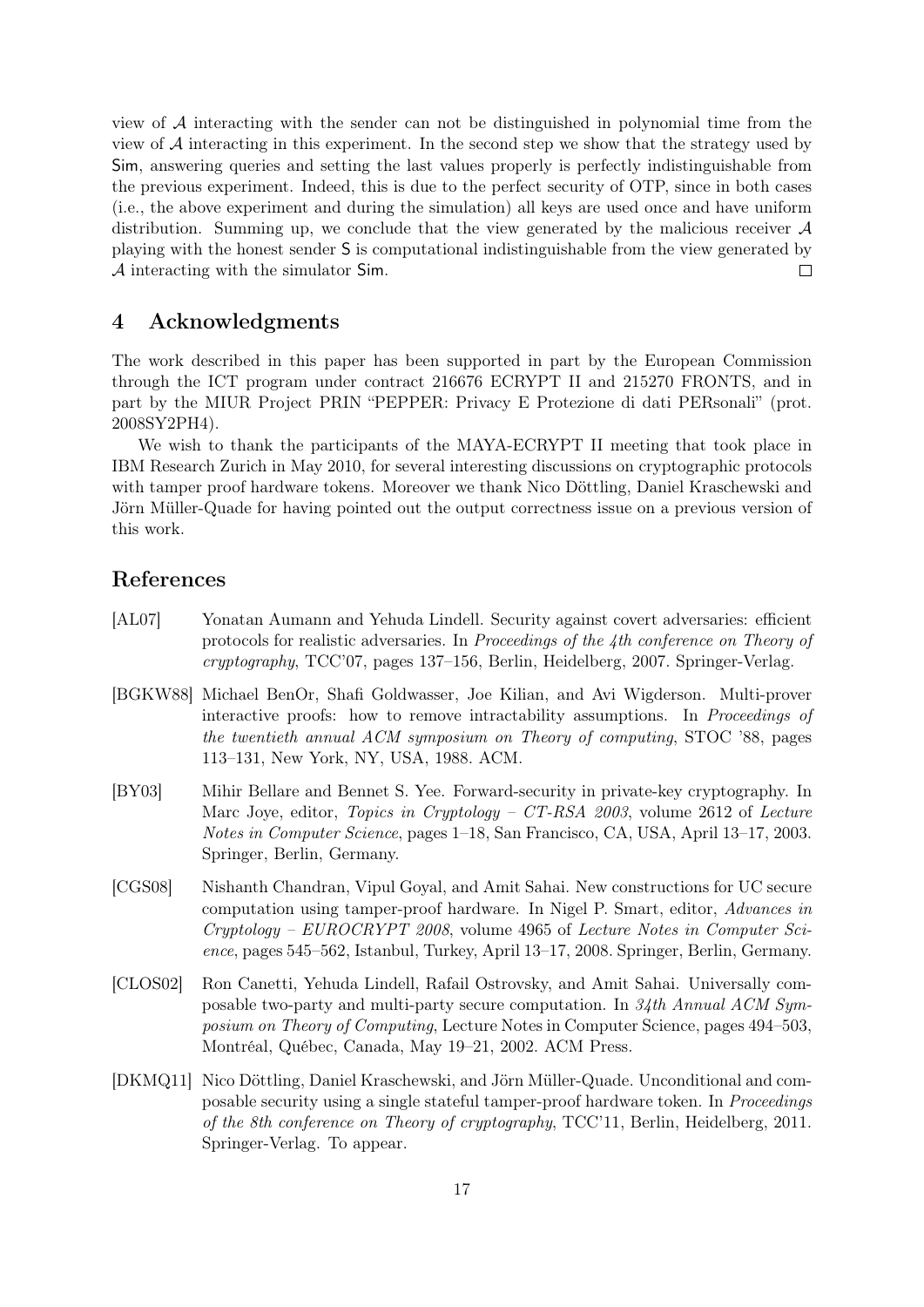- [EGL85] Shimon Even, Oded Goldreich, and Abraham Lempel. A randomized protocol for signing contracts. Commun. ACM, 28(6):637–647, 1985.
- [FPS+11] Marc Fischlin, Benny Pinkas, Ahmad-Reza Sadeghi, Thomas Schneider, and Ivan Visconti. Secure set intersection with untrusted hardware tokens. In Aggelos Kiayias, editor, Topics in Cryptology –  $CT$ -RSA 2011, volume 6558 of Lecture Notes in Computer Science, pages 1–16, San Francisco, CA, USA, February 14–18 2011. Springer, Berlin, Germany.
- [GIMS10] Vipul Goyal, Yuval Ishai, Mohammad Mahmoody, and Amit Sahai. Interactive locking, zero-knowledge pcps, and unconditional cryptography. In Advances in Cryp $tology - CRYPTO 2010$ , Lecture Notes in Computer Science, pages 173–190, Santa Barbara, CA, USA, August 2010. Springer, Berlin, Germany.
- [GIS+10] Vipul Goyal, Yuval Ishai, Amit Sahai, Ramarathnam Venkatesan, and Akshay Wadia. Founding cryptography on tamper-proof hardware tokens. In Daniele Micciancio, editor, TCC 2010: 7th Theory of Cryptography Conference, volume 5978 of Lecture Notes in Computer Science, pages 308–326, Zurich, Switzerland, February 9–11, 2010. Springer, Berlin, Germany.
- [GKR08] Shafi Goldwasser, Yael Tauman Kalai, and Guy N. Rothblum. One-time programs. In Proceedings of the 28th Annual conference on Cryptology: Advances in Cryptology, CRYPTO 2008, pages 39–56, Berlin, Heidelberg, 2008. Springer-Verlag.
- [GO96] Oded Goldreich and Rafail Ostrovsky. Software protection and simulation on oblivious rams. Journal of the ACM, 43:431–473, 1996.
- [HL08] Carmit Hazay and Yehuda Lindell. Constructions of truly practical secure protocols using standard smartcards. In Computer and Communications Security (CCS'08), pages 491–500. Association for Computing Machinery, 2008. To appear in Journal of Cryptology.
- [IPS08] Yuval Ishai, Manoj Prabhakaran, and Amit Sahai. Founding cryptography on oblivious transfer - efficiently. In David Wagner, editor, Advances in Cryptology – CRYPTO 2008, volume 5157 of Lecture Notes in Computer Science, pages 572– 591, Santa Barbara, CA, USA, August 17–21, 2008. Springer, Berlin, Germany.
- [Kat07] Jonathan Katz. Universally composable multi-party computation using tamperproof hardware. In Moni Naor, editor, Advances in Cryptology – EURO-CRYPT 2007, volume 4515 of Lecture Notes in Computer Science, pages 115–128, Barcelona, Spain, May 20–24, 2007. Springer, Berlin, Germany.
- [Kil88] Joe Kilian. Founding cryptography on oblivious transfer. In 20th Annual ACM Symposium on Theory of Computing, pages 20–31, Chicago, Illinois, USA, May 2–4, 1988. ACM Press.
- [Kol10] Vladimir Kolesnikov. Truly efficient string oblivious transfer using resettable tamper-proof tokens. In Daniele Micciancio, editor, TCC 2010: 7th Theory of Cryptography Conference, volume 5978 of Lecture Notes in Computer Science, pages 327–342, Zurich, Switzerland, February 9–11, 2010. Springer, Berlin, Germany.
- [Lin04] Yehuda Lindell. Lower bounds for concurrent self composition. In Moni Naor, editor, TCC 2004: 1st Theory of Cryptography Conference, volume 2951 of Lecture Notes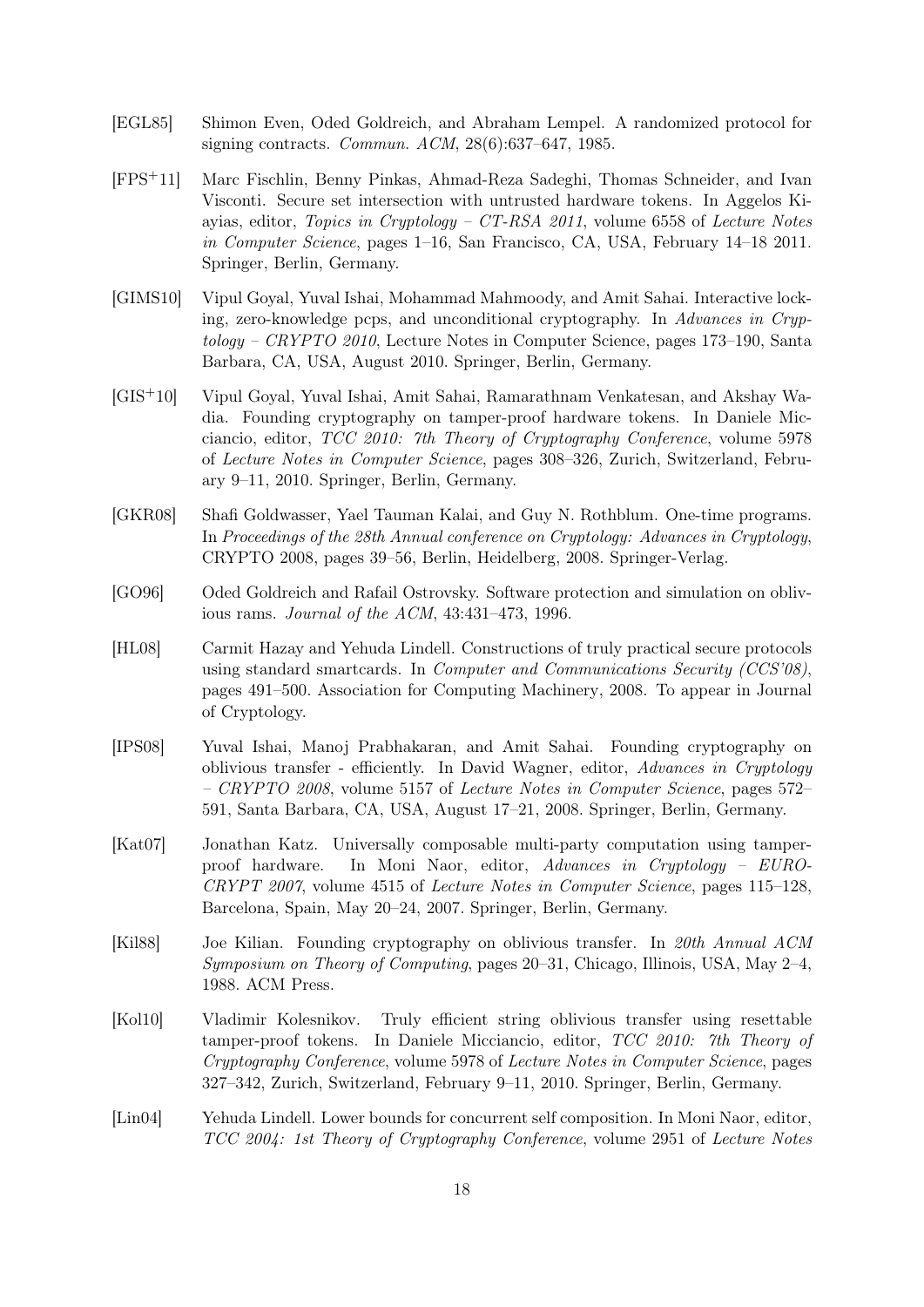in Computer Science, pages 203–222, Cambridge, MA, USA, February 19–21, 2004. Springer, Berlin, Germany.

- [MN05] Tal Moran and Moni Naor. Basing cryptographic protocols on tamper-evident seals. In Luís Caires, Giuseppe F. Italiano, Luís Monteiro, Catuscia Palamidessi, and Moti Yung, editors, ICALP 2005: 32nd International Colloquium on Automata, Languages and Programming, volume 3580 of Lecture Notes in Computer Science, pages 285–297, Lisbon, Portugal, July 11–15, 2005. Springer, Berlin, Germany.
- [MS08] Tal Moran and Gil Segev. David and Goliath commitments: UC computation for asymmetric parties using tamper-proof hardware. In Nigel P. Smart, editor, Advances in Cryptology – EUROCRYPT 2008, volume 4965 of Lecture Notes in Computer Science, pages 527–544, Istanbul, Turkey, April 13–17, 2008. Springer, Berlin, Germany.
- [Rab81] Michael O. Rabin. How to exchange secrets by oblivious transfer. Technical Report TR-81, Harvard Aiken Computation Laboratory, 1981.

# A Details on the Indistinguishability of the Views

In this section we provide a detailed proof of the indistinguishability of the views of the adversarial receiver  $A$  when playing against an honest sender and when playing during the simulation (Section 3.1 includes a sketch of this proof).

Let  $m = p(n)$ , where p is a polynomial, consider an adversary performing a total of m protocol executions with possibly different senders:  $S_1, S_2, \ldots, S_p$  in any order. Finally consider that A ends its attack by making token corruption. Since the security experiment with each different sender is anyway concluded after the corruption of the corresponding token then wlog we assume that A ends corrupting all tokens. The proof continues by showing the indistinguishability of the following hybrids games.

- $H_0$ : in this hybrid Sim with initial input inits will internally simulates a real world execution between A and S and outputs whatever A outputs. This is identical to  $\text{Real}_{\pi} \lim_{A \to \Pi} (n, \text{init}_S, \text{init}_R, z)$ .
- $H_{1,1}$ : in this hybrid Sim works exactly as in  $H_0$  except that, when playing as the sender  $S_1$ , it replaces the use of  $gen_0$  by giving in output randomly chosen keys when required (i.e., for computing  $(e_0, e_1)$  and for answering queries to the token  $\mathsf{T}_s$ . Obviously the same random value will be used to replace the  $j$ -th output of gen<sub>0</sub> both when computing the j-th message and when answering to the j-th query of  $\mathsf{T}_s$ .

Suppose that there exists a PPT distinguisher  $D$  distinguishing the views generated in hybrid  $H_0$  and  $H_{1,1}$  then we can construct a PPT distinguisher B for the forward-security of gen<sub>0</sub>. We let q denote the number of protocol executions between A and sender  $S_1$ (A performs corruption at the end of the q-th execution obtaining the state that would have been used in the  $q + 1$  execution). The algorithm B runs the external forwardsecurity experiment and has to guess whether it is in  $\text{Exp}_{\text{GEN}}^{\text{fprg-0}}$  or  $\text{Exp}_{\text{GEN}}^{\text{fprg-1}}$ . At the *i*-th iteration of this experiment,  $B$  obtains  $Out_i$ .  $B$  internally runs the experiment played by honest senders and A except when simulating the *i*-th (for  $i = 1, \ldots, q$ ) protocol execution between A and  $S_1$ . In this case it replaces the key generated by gen<sub>0</sub> with Out<sub>i</sub> (keeping the usual consistency, it will use  $Out_i$  also for the *i*-th answer of  $T_s$ ) and returns find to the external experiment obtaining the next output block  $Out_{i+1}$ . Then, after receiving the block  $Out_{q+1}$  in the last interaction, B returns guess to the external experiment and obtain the state  $St_{q+1}$ . Finally, when adversary A performs the corruption of token  $\mathsf{T}_s$ , B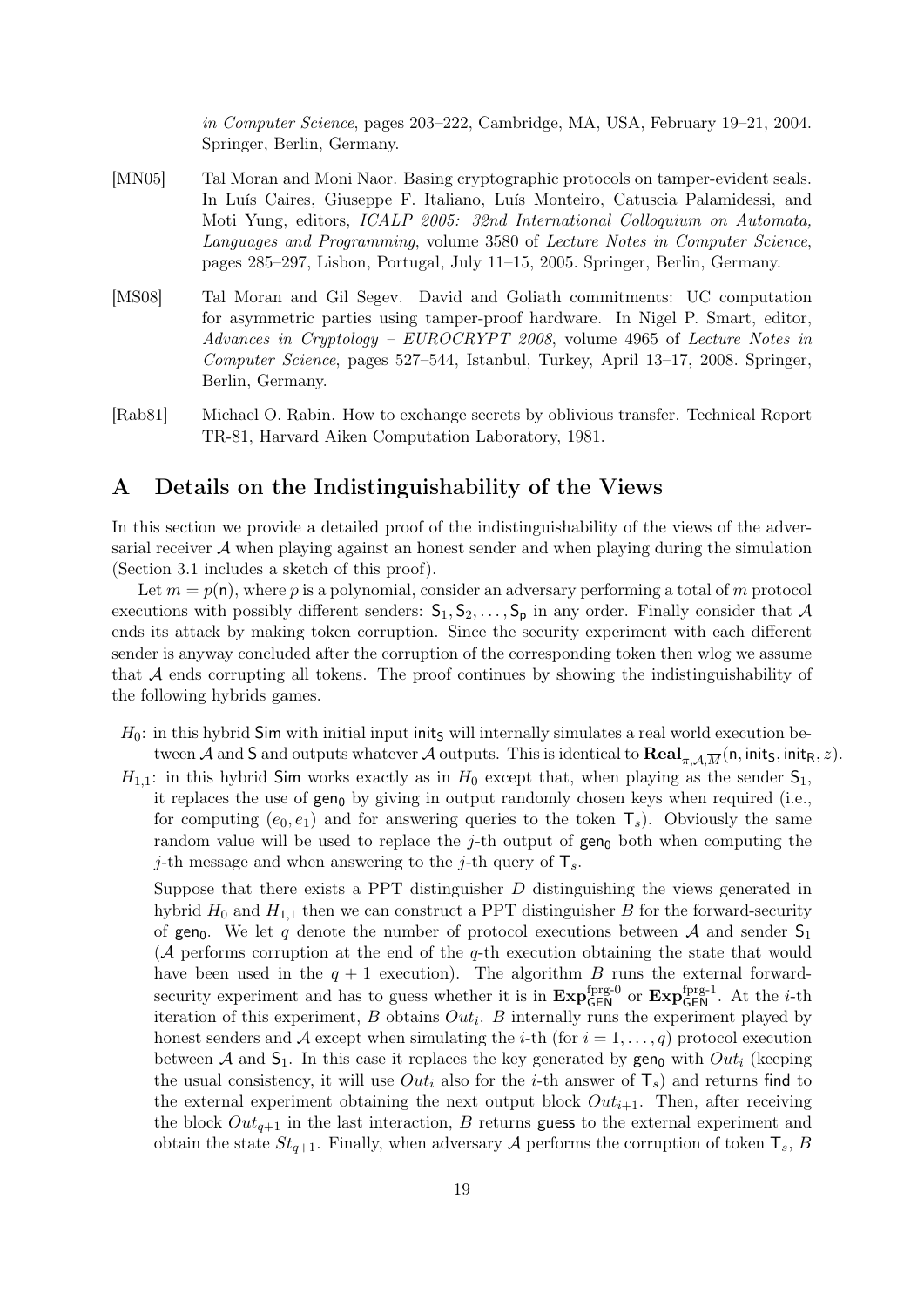answers to A by sending the pair  $(St_{q+1}, Out_{q+1})$  obtained from the external experiment, along with the state of  $gen_1$ . At the end of the simulation B provides the view of A to D and outputs whatever D outputs. Now if the sequence of  $Out_i$  was computed by the pseudo-random generator  $GEN$ , then the view generated by  $B$  is distributed identically to experiment  $H_0$ , otherwise if it was randomly chosen, the view is distributed identically to experiment  $H_{1,1}$ . By the forward security of GEN,  $H_0$  and  $H_{1,1}$  are computational indistinguishable.

- $H_{1,2}, \ldots, H_{1,p}$ : in the hybrid  $H_{1,j}$  (for  $j = 2, \ldots, p$ ), Sim works exactly as in the hybrid  $H_{1,j-1}$ except that, when playing as the honest sender  $S_j$ , it replaces the use of  $gen_0$  by selecting randomly chosen keys when required (keeping the usual consistency, it will use  $Out<sub>i</sub>$  also for the *i*-th answer of  $\mathsf{T}_s$ ). By the same arguments as above it follows that hybrids  $H_{1,j-1}$ and  $H_{1,j}$  are computationally indistinguishable.
- $H_{2,1}$ : in this hybrid, Sim works exactly as in  $H_{1,p}$  except that, when playing as the sender  $S_1$ , it replaces the use of gen<sub>1</sub> by outputting randomly chosen keys when required (i.e., for computing  $(e_0, e_1)$  and for answering queries to the token  $\mathsf{T}_s$ ). Obviously the same random value will be used to replace the  $j$ -th output of  $gen_1$  both when computing the j-th message and when answering to the j-th query of  $\mathsf{T}_s$ . Precisely as we showed the indistinguishability of  $H_0$  and  $H_{1,1}$ , it follows that  $H_{1,p}$  and  $H_{2,1}$  are computationally indistinguishable.
- $H_{2,2}, \ldots, H_{2,p}$ : in the hybrid  $H_{2,j}$  (for  $j = 2, \ldots, p$ ), Sim works exactly as in the hybrid  $H_{2,j-1}$ except that, when playing as the honest sender  $S_i$ , it replaces the use of gen<sub>1</sub> by selecting randomly chosen keys when required (keeping the usual consistency, it will use  $Out<sub>i</sub>$  also for the *i*-th answer of  $\mathsf{T}_s$ ). Precisely as we showed the indistinguishability of  $H_{1,j-1}$  and  $H_{1,j}$ , it follows that  $H_{2,j-1}$  and  $H_{2,j}$  are computationally indistinguishable.
- $H_{3,1}$ : in this hybrid, Sim works exactly as in  $H_{2,p}$  except that, when playing as the sender  $S_1$ , it replaces the use of  $\widehat{gen}_0$  by selecting randomly chosen keys when required (i.e., for answering queries made to tokens  $T_s$  and  $T_k$ ). Precisely as we showed the indistinguishability of  $H_0$ and  $H_{1,1}$ , it follows that  $H_{2,p}$  and  $H_{3,1}$  are computationally indistinguishable.
- $H_{3,2}, \ldots, H_{3,p}$ : in the hybrid  $H_{3,j}$  (for  $j = 2, \ldots, p$ ), Sim works exactly as in the hybrid  $H_{3,j-1}$ except that, when playing as the honest sender  $S_j$ , it replaces the use of  $\widehat{\text{gen}}_0$  by selecting randomly chosen keys when required (keeping the usual consistency, it will use  $Out_i$  for the *i*-th answers of  $\mathsf{T}_s$  and  $\mathsf{T}_k$ ). Precisely as we showed the indistinguishability of  $H_{1,j-1}$ and  $H_{1,j}$ , it follows that  $H_{3,j-1}$  and  $H_{3,j}$  are computationally indistinguishable.
- $H_{4,1}$ : in this hybrid, Sim works exactly as in  $H_{3,p}$  except that, when playing as the sender  $S_1$ , it replaces the use of  $\widehat{\mathsf{gen}}_1$  by selecting randomly chosen keys when required (i.e., for answering queries made to  $T_s$  and  $T_k$ ). Precisely as we showed the indistinguishability of  $H_0$  and  $H_{1,1}$ , it follows that  $H_{3,p}$  and  $H_{4,1}$  are computationally indistinguishable.
- $H_{4,2} \ldots, H_{4,p}$ : in the hybrid  $H_{4,j}$  (for  $j = 2, \ldots, p$ ), Sim works exactly as in the hybrid  $H_{4,j-1}$ except that, when playing as the honest sender  $S_i$ , it replaces the use of  $\widehat{gen}_1$  by selecting randomly chosen keys when required. Precisely as we showed the indistinguishability of  $H_{1,j-1}$  and  $H_{1,j}$ , it follows that  $H_{4,j-1}$  and  $H_{4,j}$  are computationally indistinguishable.
- $H_{5,1}$ : in this hybrid, Sim works exactly as in hybrid  $H_{4,p}$  except that in the first session Sim plays  $(e_0, e_1)$  and answers to the tokens queries sending  $k_c$  and  $(\hat{e}_0, \hat{e}_1)$  according to the description of the simulator (i.e., all values are random except the last one that is properly computed so that the adversary obtains  $s_{b \oplus c}$  where b and c are the bits of the two queries). We stress that in  $H_{4,p}$  all keys used for such a session are random, and Sim sends to the adversary the following messages:

1.  $e_0 = s_0 \oplus k_0$ , where  $k_0$  is a random key, as first part of the non-interactive message;